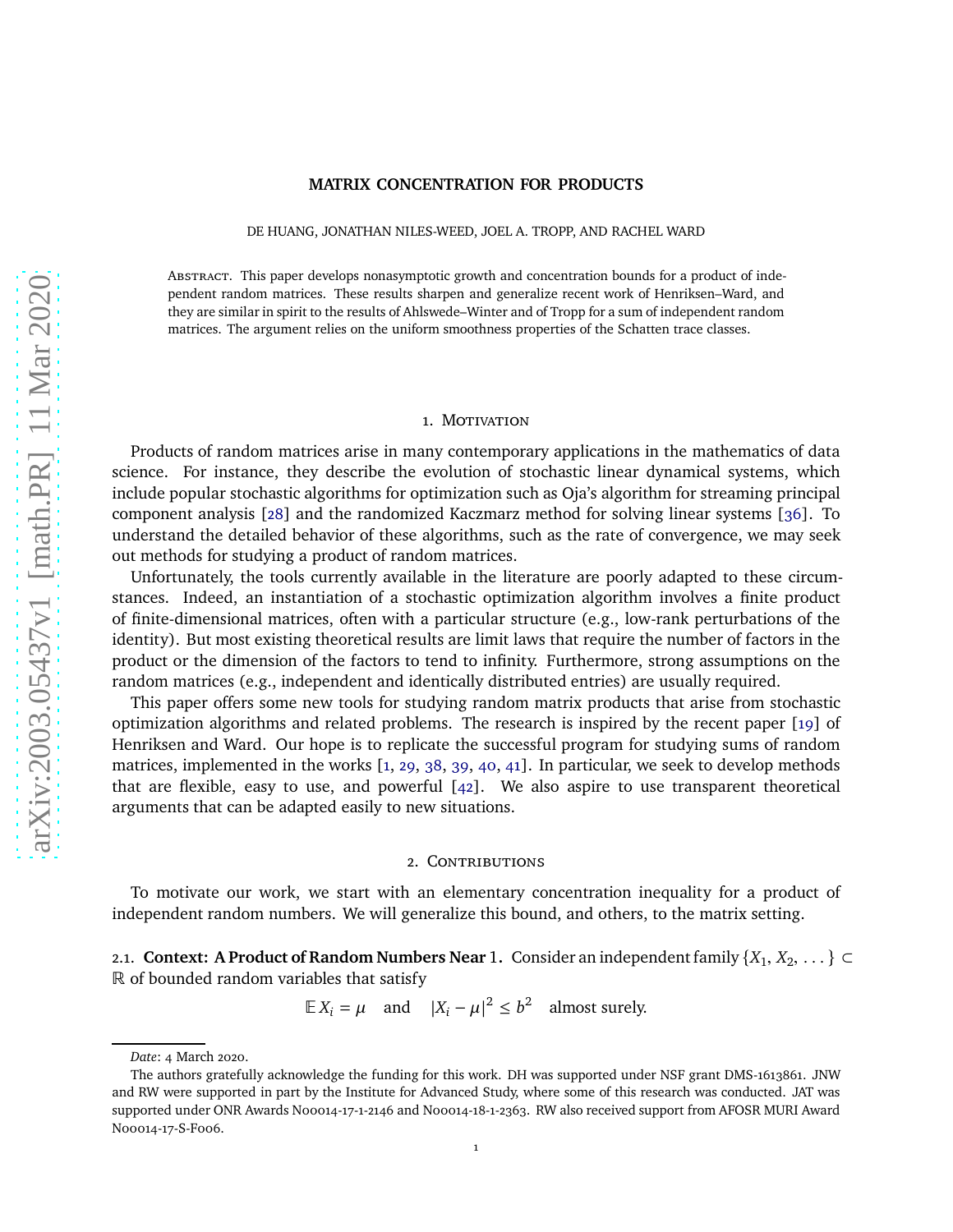Form a product of random perturbations of 1, and compute its mean:

$$
Z_n := \prod_{i=1}^n \left(1 + \frac{X_i}{n}\right) \quad \text{and} \quad \mathbb{E} Z_n = \left(1 + \frac{\mu}{n}\right)^n = e^{\mu} \cdot (1 - O(n^{-1})).
$$

We anticipate that the random product  $Z_n$  concentrates around its expectation  $\mathbb{E} Z_n \approx e^{\mu}$ .

To check this surmise, we can use standard methods from scalar concentration theory. For *s* > 0,

$$
\mathbb{P}\left\{Z_n \ge (1+s)\,\mathrm{e}^{\mu}\right\} = \mathbb{P}\left\{\prod_{i=1}^n \left(1 + \frac{X_i}{n}\right) \ge (1+s)\,\mathrm{e}^{\mu}\right\}
$$

$$
\le \mathbb{P}\left\{\exp\left(\frac{1}{n}\sum_{i=1}^n X_i\right) \ge (1+s)\,\mathrm{e}^{\mu}\right\}
$$

$$
= \mathbb{P}\left\{\frac{1}{n}\sum_{i=1}^n (X_i - \mathbb{E}\,X_i) \ge \log(1+s)\right\}.
$$

The inequality follows from the numerical fact  $1 + a \le e^a$ , valid for  $a \in \mathbb{R}$ . Hoeffding's inequality furnishes the bound

<span id="page-1-4"></span><span id="page-1-0"></span>
$$
\mathbb{P}\left\{Z_n \ge (1+s)\,\mathrm{e}^{\mu}\right\} \le \exp\left(\frac{-n\log^2(1+s)}{2b^2}\right). \tag{2.1}
$$

At the small scale  $s \le e$ , in which case  $log(1 + s) \ge s/e$ , the growth bound [\(2.1\)](#page-1-0) implies a subgaussian tail behavior:

$$
\mathbb{P}\left\{Z_n - \mathbb{E}\,Z_n \ge t\,\mathrm{e}^{\mu}\right\} \le \mathbb{P}\left\{Z_n - \mathrm{e}^{\mu} \ge t\,\mathrm{e}^{\mu}\right\} \le \exp\left(\frac{-nt^2}{2\mathrm{e}^2b^2}\right) \quad \text{for } t \le \mathrm{e}. \tag{2.2}
$$

A similar inequality holds for the lower tail.

2.2. **A Product of Random Perturbations of the Identity.** We might hope that products of random matrices exhibit a similar behavior. Consider an independent family  $\{X_1, \ldots, X_n\} \subset M_d$  of  $d \times d$ matrices that satisfy

<span id="page-1-2"></span><span id="page-1-1"></span>
$$
\mathbb{E}\,X_i = A \quad \text{and} \quad \|X_i - \mathbb{E}\,X_i\|^2 \le b^2 \quad \text{almost surely.} \tag{2.3}
$$

Here are elsewhere,  $\|\cdot\|$  is the spectral norm, that is, the  $\ell_2$  operator norm. Form a product of random perturbations of the identity and compute its mean:

$$
Z_n = \left(I + \frac{X_n}{n}\right) \cdots \left(I + \frac{X_1}{n}\right) \quad \text{and} \quad \mathbb{E} Z_n = \left(I + \frac{A}{n}\right)^n \approx e^A. \tag{2.4}
$$

Is it true that the spectral norm  $||Z_n||$  is proportional to  $e^{\mu}$ , where  $\mu = ||A||$ ? Does the random product  $Z_n$  concentrate near its mean  $E Z_n$ ?

These speculations are correct. Moreover, we can obtain bounds that parallel the scalar inequalities announced in the last subsection. Here is one particular result that follows from our analysis.

<span id="page-1-3"></span>**Theorem I** (Products of Perturbations of the Identity—Special case)**.** *Consider an independent family*  ${X_1, \ldots, X_n} \subset M_d$  *of random matrices that satisfy the hypotheses* [\(2.3\)](#page-1-1)*. Define*  $\mu := ||A||$ *. The matrix product Z<sup>n</sup> introduced in* [\(2.4\)](#page-1-2) *satisfies the bounds*

$$
\mathbb{P}\left\{\|Z_n\| \ge (1+s)e^{\mu}\right\} \le d \cdot \exp\left(\frac{-n\log^2(1+s)}{2b^2}\right) \quad \text{when } \log(1+s) \ge 2b^2/n;
$$
  

$$
\mathbb{P}\left\{\|Z_n - \mathbb{E}\,Z_n\| \ge te^{\mu}\right\} \le (d+e) \cdot \exp\left(\frac{-nt^2}{2e^2b^2}\right) \quad \text{when } t \le e.
$$

Theorem [I](#page-1-3) follows from Corollary [6.1.](#page-12-0)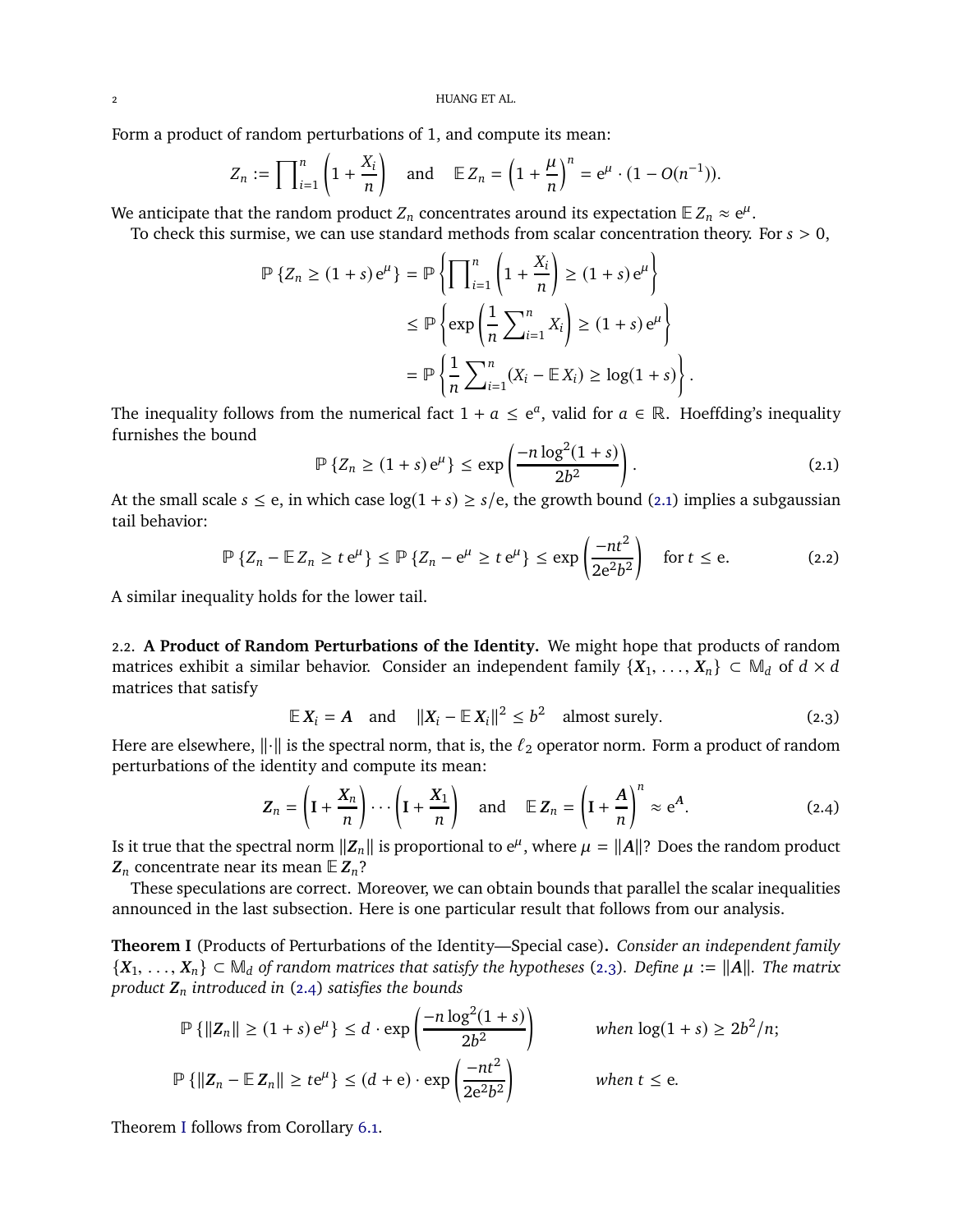As compared with the scalar bounds [\(2.1\)](#page-1-0) and [\(2.2\)](#page-1-4), the results in Theorem [I](#page-1-3) feature an additional dimensional factor *d* in front of the exponential. This term leads to a dependency of log *d* in the bounds for products of random matrices. Otherwise, everything is the same, including the constants.

2.3. **Proof Strategy.** How might one establish a result like Theorem [I?](#page-1-3) The derivation in Section [2.1](#page-0-0) is valid only for products of random scalars. We cannot even begin to make this argument for matrices because the exponential of a sum of matrices generally does not equal the product of the exponentials.

In this paper, we take a completely different approach. The key is to observe that multiplying a random product  $Z \in \mathbb{M}_d$  by a statistically independent factor  $Y \in \mathbb{M}_d$  creates a predictable change plus a random perturbation:

$$
YZ = (\mathbb{E} Y)Z + (Y - \mathbb{E} Y)Z.
$$

Since the second term has zero mean, conditional on *Z*, we can exploit this orthogonality property to estimate the size of the product:

$$
\mathbb{E} \| YZ \|_2^2 = \mathbb{E} \| (\mathbb{E} Y)Z \|_2^2 + \mathbb{E} \| (Y - \mathbb{E} Y)Z \|_2^2
$$
  
\n
$$
\leq ( \| \mathbb{E} Y \|^2 + \mathbb{E} \| Y - \mathbb{E} Y \|^2 ) ( \mathbb{E} \| Z \|_2^2 ) =: (1 + v) m \cdot ( \mathbb{E} \| Z \|_2^2 )
$$

The notation  $\|\cdot\|_2$  refers to the Schatten 2-norm, also known as the Frobenius norm. The last step introduces data about the random matrix *Y*: the mean  $m = ||EY||$  and the relative variance  $v = \mathbb{E} ||Y - \mathbb{E} |Y|^2 / ||\mathbb{E} |Y||^2$ . We can apply the same argument recursively to decompose the matrix *Z* into its own factors.

The approach in the last paragraph depends on the fact that  $\left\|\cdot\right\|_2$  is the norm induced by the trace inner product. To undertake the same action for the spectral norm  $\lVert \cdot \rVert$ , we first need to approximate the spectral norm by the Schatten *p*-norm for  $p \approx \log d$ . Then we can invoke a remarkable geometric property of the Schatten *p*-norm, called *uniform smoothness*, as a substitute for the orthogonality law. See the paper [\[26\]](#page-20-8) for an introduction to this circle of ideas. Section [4](#page-4-0) executes this method.

2.4. **Additional Results.** We establish a family of norm inequalities for products of random matrices. The main result, Theorem [5.1,](#page-8-0) gives a bound for the moments of a Schatten *p*-norm of a random product and a centered random product. From this fact, we derive expectation bounds, tail bounds, and matrix concentration inequalities. Many of these results hold under weaker assumptions than Theorem [I,](#page-1-3) addressing cases where the matrices have different means or are unbounded.

To give a better indication of what we can prove, let us give an informal presentation of one of our main results, Corollary [5.4.](#page-10-0) The statement concerns a general product  $Z_n = Y_n \cdots Y_1$  of independent random matrices of dimension *d*. Abbreviating  $p = 1 + 2 \log d$ , we have the inequality

$$
\mathbb{E} \left\| Z_n - \mathbb{E} Z_n \right\| \leq \mathrm{e} \sqrt{pv} \prod_{i=1}^n \left\| \mathbb{E} Y_i \right\| \quad \text{when} \quad v := \sum_{i=1}^n \frac{\mathbb{E} \left\| Y_i - \mathbb{E} Y_i \right\|^2}{\left\| \mathbb{E} Y_i \right\|^2} \leq \frac{1}{p}.
$$

We can interpret *v* as the accumulated relative variance in the product.

For example, in the setting of Theorem [I,](#page-1-3) the quantity  $v = O(b^2/n)$ . It follows that

<span id="page-2-0"></span>
$$
\mathbb{E} \|Z_n - \mathbb{E} Z_n\| = O\left(\sqrt{\frac{pb^2}{n}} \left\| \mathbb{E} Z_n\right\| \right).
$$
 (2.5)

In particular,  $||\mathbf{Z}_n||$  is much closer to  $e^{\mu}$  than to the worst-case bound  $e^{b}$ .

2.5. **Roadmap.** We continue with an overview of related work in Section [3.](#page-3-0) Section [4](#page-4-0) presents background results from matrix theory and high-dimensional probability. We establish our main results for general matrix products in Section [5.](#page-7-0) Afterward, Section [6](#page-11-0) draws corollaries for a product of perturbations of the identity. Finally, we describe some refinements and extensions in Section [7.](#page-14-0)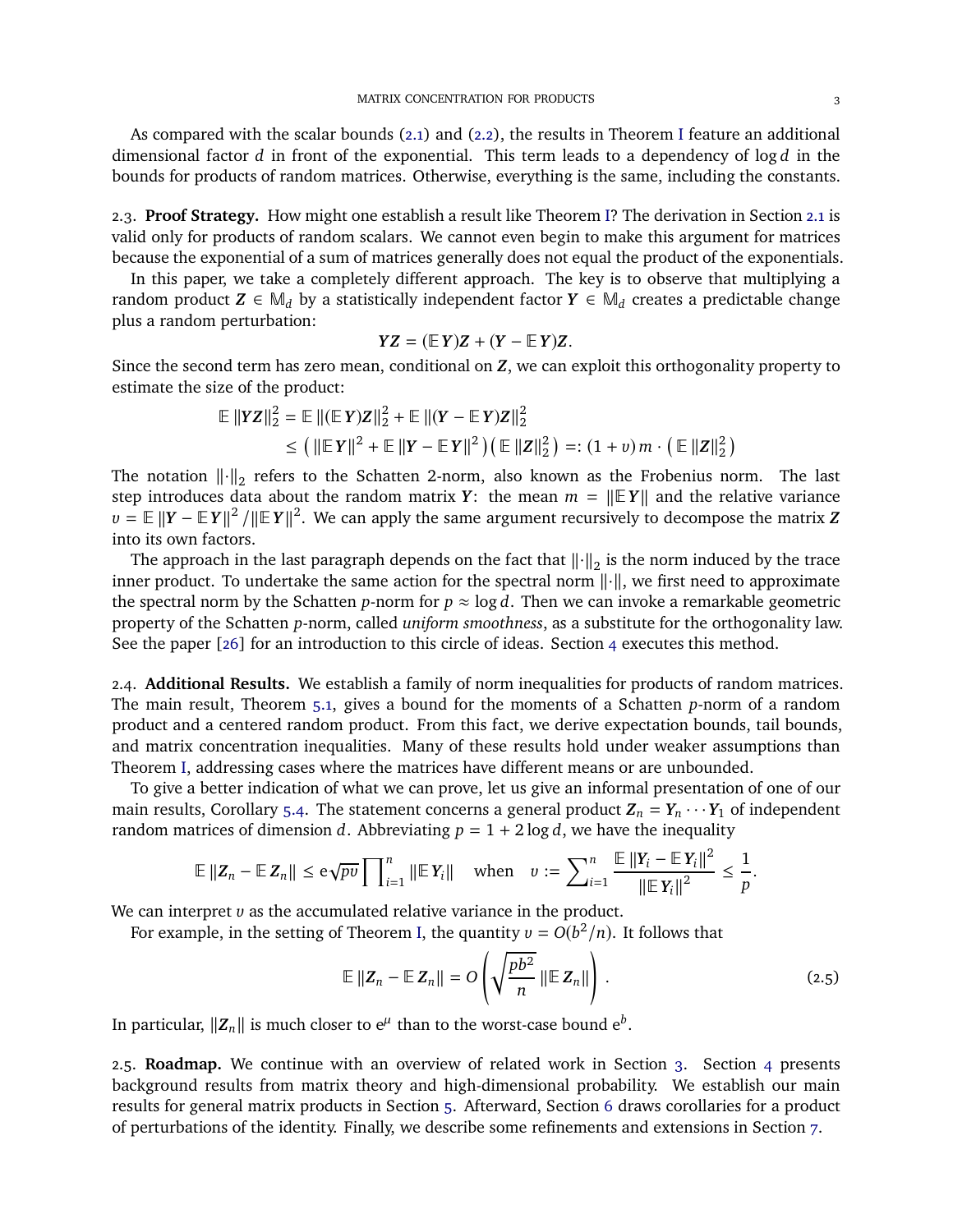## <span id="page-3-0"></span>4 HUANG ET AL.

# 3. Related Work

Products of random matrices have been studied for decades, primarily within the fields of ergodic theory, control theory, random matrix theory, and free probability. More recently, applied mathematicians have developed results that are tailored to problems arising in data science. Almost all prior work is either asymptotic in the length of the product or asymptotic in the dimension of the matrices. This section contains an overview of these inquiries.

3.1. **Direct Connections.** The most immediate precedent for our research is the recent paper of Henriksen and Ward [\[19\]](#page-19-0). They were motivated by the problem of understanding streaming algorithms for covariance estimation. Their work gives, perhaps, the first explicit nonasymptotic bounds for a somewhat general product of random matrices with fixed dimension. The argument is based on the matrix Bernstein inequality and a combinatorial fact about set partitions.

Henriksen and Ward focus on the setting of Theorem [I,](#page-1-3) and they establish a bound of the form

$$
\mathbb{E} \|Z_n - \mathbb{E} Z_n\| \leq \frac{be^b}{\sqrt{n}} \cdot \mathrm{polylog}(n, d).
$$

In contrast, our new result [\(2.5\)](#page-2-0) replaces the worst-case factor  ${\rm e}^b$  with the more typical value  ${\rm e}^\mu$ . We are also able to relax several of the assumptions in [\[19\]](#page-19-0).

Also in the setting of Theorem [I,](#page-1-3) several works obtain results on the asymptotic behavior of *Zn*. Berger [\[8\]](#page-19-2) establishes, via a semigroup argument based on the Chernoff product formula, that  $Z_n \to e^A$ in probability as  $n \to \infty$ . Emme and Hubert [\[13\]](#page-19-3) recently obtained a refinement of this result: motivated by a problem in ergodic theory, they show that  $Z_n \to e^A$  as  $n \to \infty$  under the sole assumptions that  $\sum_{i=1}^{n} X_i/n \rightarrow A$  and  $\sum_{i=1}^{n} ||X_i||/n < \infty$ . Their argument expands the product and computes the limit of the *k*th order term using an induction. Neither approach readily yields nonasymptotic bounds.

3.2. **Other Recent Applications.** Some applied work on random matrix products has been driven by the empirical observation that stochastic gradient descent converges faster when the gradient approximations are sampled *without* replacement, rather than sampled *with* replacement. Some papers that investigate this question from the point of view of (nonasymptotic) matrix inequalities include [\[32,](#page-20-9) [20,](#page-19-4) [2\]](#page-19-5). This specific problem has been solved by Gürbüzbalaban et al. [\[17\]](#page-19-6) using optimization theory. However, none of these results directly address the questions at hand.

Researchers studying randomly initialized deep neural networks have also developed theoretical analysis for products of random matrices; see [\[18,](#page-19-7) [46\]](#page-20-10). These results involve operations on matrices with independent entries, and they focus on the large-matrix limit.

3.3. **Ergodic Theory and Control Theory.** Products of random matrices describe the evolution of a linear stochastic dynamical system. For this reason, they have been a subject of perennial interest within the literatures on ergodic theory and on control theory. For the most part, this research is concerned with properties of the asymptotics of infinite products of matrices (of fixed size). Let us give a few more details.

Consider a finite family  $\mathcal{A} = \{A_1, \ldots, A_s\} \subset M_d$  of fixed matrices. Construct a random matrix  $X \in M_d$  with the distribution

$$
\mathbb{P}\left\{X=A_i\right\}=\frac{1}{s} \quad \text{for each } i=1,\ldots,s.
$$

The *Lyapunov exponent* of the set  $\mathcal A$  is the quantity

$$
\lambda(\mathcal{A}) := \lim_{n \to \infty} \frac{1}{n} \log ||X_n \cdots X_1|| \quad \text{where } X_i \sim X \text{ iid.}
$$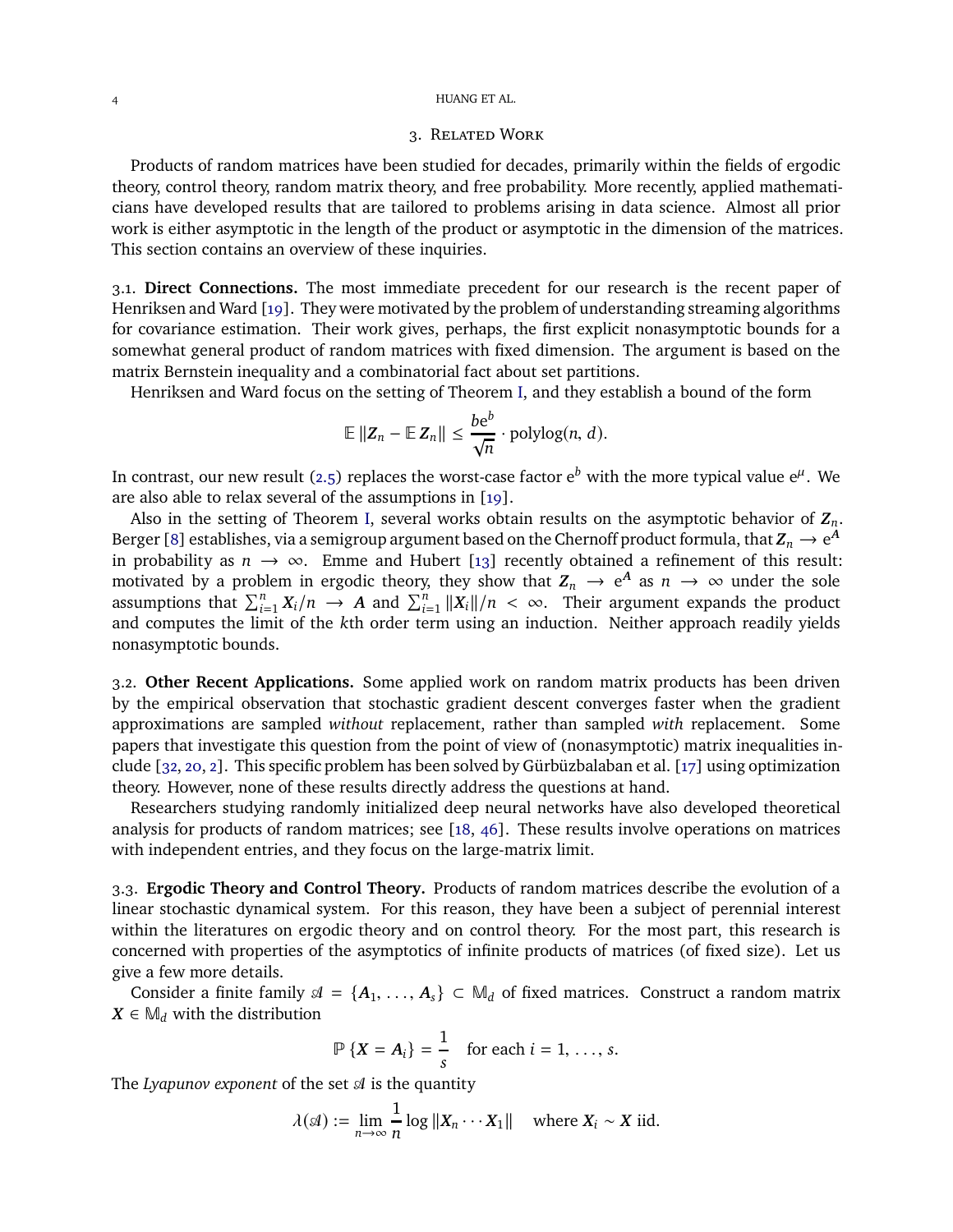The Furstenberg–Kesten theorem [\[15\]](#page-19-8) establishes that  $\lambda(\mathcal{A})$  exists almost surely, but approximating  $\lambda(\mathcal{A})$  is algorithmically undecidable [\[43,](#page-20-11) Thm. 2]. As a consequence, we must be pessimistic about finding a completely satisfactory solution to the matrix concentration problem for products.

To learn more about Lyapunov exponents and to find additional references, see the paper [\[3\]](#page-19-9) for work in control theory and the paper [\[45\]](#page-20-12) for work in ergodic theory. Another major application of random products is to study the asymptotic behavior of a random walk on a group; we refer the reader to [\[23,](#page-19-10) [14,](#page-19-11) [7\]](#page-19-12) for more information.

3.4. **Random Matrix Theory and Free Probability.** Products of random matrices have also been considered within random matrix theory and free probability. This connection is natural, but matrix products have received somewhat less attention than other kinds of random matrix models. In these contexts, it is common to study a product of a small number of matrices (two or three, say) in the limit as the dimension of the matrices grows.

Bai and Silverstein [\[4,](#page-19-13) Chap. 4] present a limit law for the sequence of products of a random matrix with iid entries and a random matrix whose spectral distribution has a deterministic limit. This theorem is motivated by a statistical application, multivariate analysis of variance. Note, however, that convergence of the spectral distribution does not determine the limit of the spectral norm.

Free probability gives a complete description of the spectral distribution of a product of two freely independent elements as the "multiplicative free convolution" of the spectral distributions of the factors. The connection to random matrix theory stems from the fact that a family of "adequately random" matrices becomes freely independent in the limit as the dimension of the matrices tends to infinity. See the book of Nica & Speicher [\[27\]](#page-20-13) for a digestible introduction; some other good treatments include [\[31,](#page-20-14) [34,](#page-20-15) [35\]](#page-20-16). Free probability has significant applications in wireless communications [\[44\]](#page-20-17).

<span id="page-4-0"></span>For highly structured random matrices (invariant ensembles), it may be possible to obtain more detailed formulas for products. See [\[21,](#page-19-14) [12\]](#page-19-15) for some recent work in this direction.

## 4. Random Matrix Inequalities via Uniform Smoothness

To analyze products of random matrices, we exploit classic methods that were developed to study the evolution of a martingale taking values in a uniformly smooth Banach space. These ideas are relevant for us because the matrix Schatten classes (with power  $2 \leq p \lt \infty$ ) enjoy a remarkable uniform smoothness property.

In this section, we outline the required background from matrix analysis and high-dimensional probability. Naor's tutorial paper [\[26\]](#page-20-8) serves as a model for our presentation, and it contains a more general treatment. See Section [4.6](#page-7-1) for additional discussion about the history of these ideas.

4.1. **Notation and Background.** We work in the complex field C; identical results hold for the real field R. We often use the infix notation for the minimum ( $\wedge$ ) and the maximum ( $\vee$ ) of two real numbers.

The operator  $\mathbb P$  computes the probability on an event. The operator  $\mathbb E$  computes the expectation of a random variable. Subscripts denote partial expectation; for example, E*<sup>Z</sup>* is the expectation over the randomness in *Z*. Nonlinear functions, such as powers, bind before the expectation.

The linear space  $\mathbb{C}^{d\times r}$  contains all  $d \times r$  matrices with complex entries. The algebra  $\mathbb{M}_d$  consists of all  $d \times d$  matrices with complex entries. We use the standard definitions of scalar multiplication, matrix addition, matrix multiplication, and the adjoint (i.e., conjugate transpose). Any statement about matrices that is not qualified with specific dimensions holds for all matrices with compatible dimensions. Nonlinear functions, such as matrix powers, bind before the trace. The matrix absolute value  $|A| := (A^*A)^{1/2}$ , where  $(\cdot)^{1/2}$  is the positive-semidefinite square root of a positive-semidefinite matrix.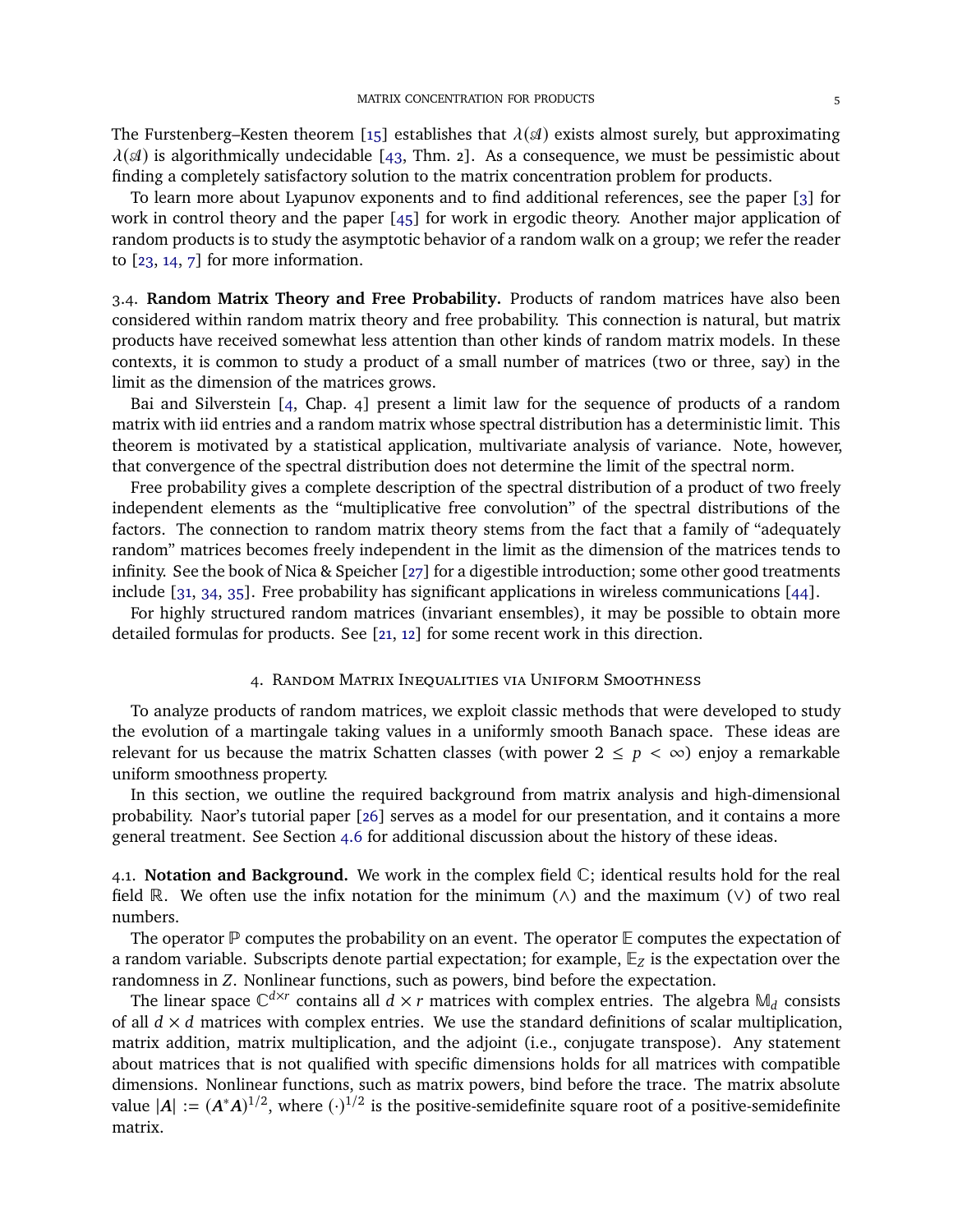#### 6 HUANG ET AL.

We write  $\lVert \cdot \rVert$  for the spectral norm on matrices; the spectral norm coincides with the maximum singular value, and it is also known as the  $\ell_2$  operator norm. For each  $p \ge 1$ , the symbol  $\|\cdot\|_p$  refers to the Schatten *p*-norm which returns the  $\ell_p$  norm of the singular values of its argument. The symbol *S<sup>p</sup>* refers to a linear space of matrices (of fixed dimension), equipped with the Schatten *p*-norm.

For parameters  $p, q \geq 1$ , we define the  $L_q(S_p)$  norm of a random matrix X as

<span id="page-5-4"></span>
$$
\|X\|_{p,q} := \|X\|_{L_q(S_p)} := (\mathbb{E} \|X\|_p^q)^{1/q}.
$$

The  $L_q(S_p)$  norm is an operator ideal norm, in the sense that

$$
\|AX\|_{p,q} \le \|A\| \cdot \|X\|_{p,q} \quad \text{for fixed } A \text{ and random } X. \tag{4.1}
$$

This statement follows instantly from the analogous property of the Schatten *p*-norm.

We sometimes use the following simple inequalities for the moments of a random matrix *X*:

<span id="page-5-3"></span>
$$
\mathbb{E} \|X\| \le \inf_{p \ge 1} \mathbb{E} \|X\|_p = \inf_{p,q \ge 1} \|X\|_{p,q}.
$$
 (4.2)

The equality follows from Lyapunov's inequality, combined with the fact that  $|||X||_{p,1} = \mathbb{E}||X||_p$  for all  $p \geq 1$ .

4.2. **Uniform Smoothness for Matrices.** Uniform smoothness  $\frac{1}{1}$  is a property of a normed space that describes how much the norm of a point changes under symmetric perturbation. Since the Schatten-2 space S<sub>2</sub> is an inner-product space, the parallelogram law gives an exact description of this phenomenon:

$$
\frac{1}{2} [||X + Y||_2^2 + ||X - Y||_2^2] = ||X||_2^2 + ||Y||_2^2.
$$

Remarkably, in other Schatten classes, the parallelogram law is replaced by an inequality.

<span id="page-5-0"></span>**Fact 4.1** (Uniform Smoothness for Schatten Classes). Let A, B be matrices of the same size. For  $p \ge 2$ ,

$$
\left[\frac{1}{2}\left(\|A+B\|_{p}^{p}+\|A-B\|_{p}^{p}\right)\right]^{2/p} \leq \|A\|_{p}^{2}+C_{p}\left\|B\right\|_{p}^{2}.
$$
\n(4.3)

<span id="page-5-1"></span>.

*The optimal constant*  $C_p := p - 1$ *. The inequality is reversed when*  $1 \leq p \leq 2$ *.* 

Fact [4.1](#page-5-0) was first established by Tomczak-Jaegermann [\[37\]](#page-20-18); she obtained the sharp constant C*<sup>p</sup>* when *p* is an even number. Ball, Carlen, and Lieb [\[5,](#page-19-16) Thm. 1] determined that C*<sup>p</sup>* is the optimal constant for all values of *p*. Throughout the paper, we will continue to write  $C_p = p - 1$ .

4.3. **Uniform Smoothness for Random Matrices.** Much as the Schatten class *S<sup>p</sup>* of matrices enjoys a uniform smoothness property, the normed space  $L_q(S_p)$  of random matrices is also uniformly smooth. When  $2 \leq q \leq p$ , this statement follows as an easy consequence of Fact [4.1.](#page-5-0)

<span id="page-5-2"></span>**Corollary 4.2** (Uniform Smoothness for Random Matrices)**.** *Let X*, *Y be random matrices of the same size.* When  $2 \le q \le p$ ,

$$
\left[\frac{1}{2}\left(\|X+Y\|_{p,q}^q+\|X-Y\|_{p,q}^q\right)\right]^{2/q}\leq\|X\|_{p,q}^2+C_p\|Y\|_{p,q}^2.
$$

*Proof.* Apply Lyapunov's inequality to the left-hand side of [\(4.3\)](#page-5-1) to pass from the *p*th power to the *q*th power, and then transfer the exponent to the right-hand side to obtain the pointwise bound

$$
\frac{1}{2} \left( \|X + Y\|_p^q + \|X - Y\|_p^q \right) \le \left[ \|X\|_p^2 + C_p \|Y\|_p^2 \right]^{q/2}
$$

<sup>&</sup>lt;sup>1</sup>More precisely, we are considering uniformly smooth spaces whose modulus of smoothness has power type 2.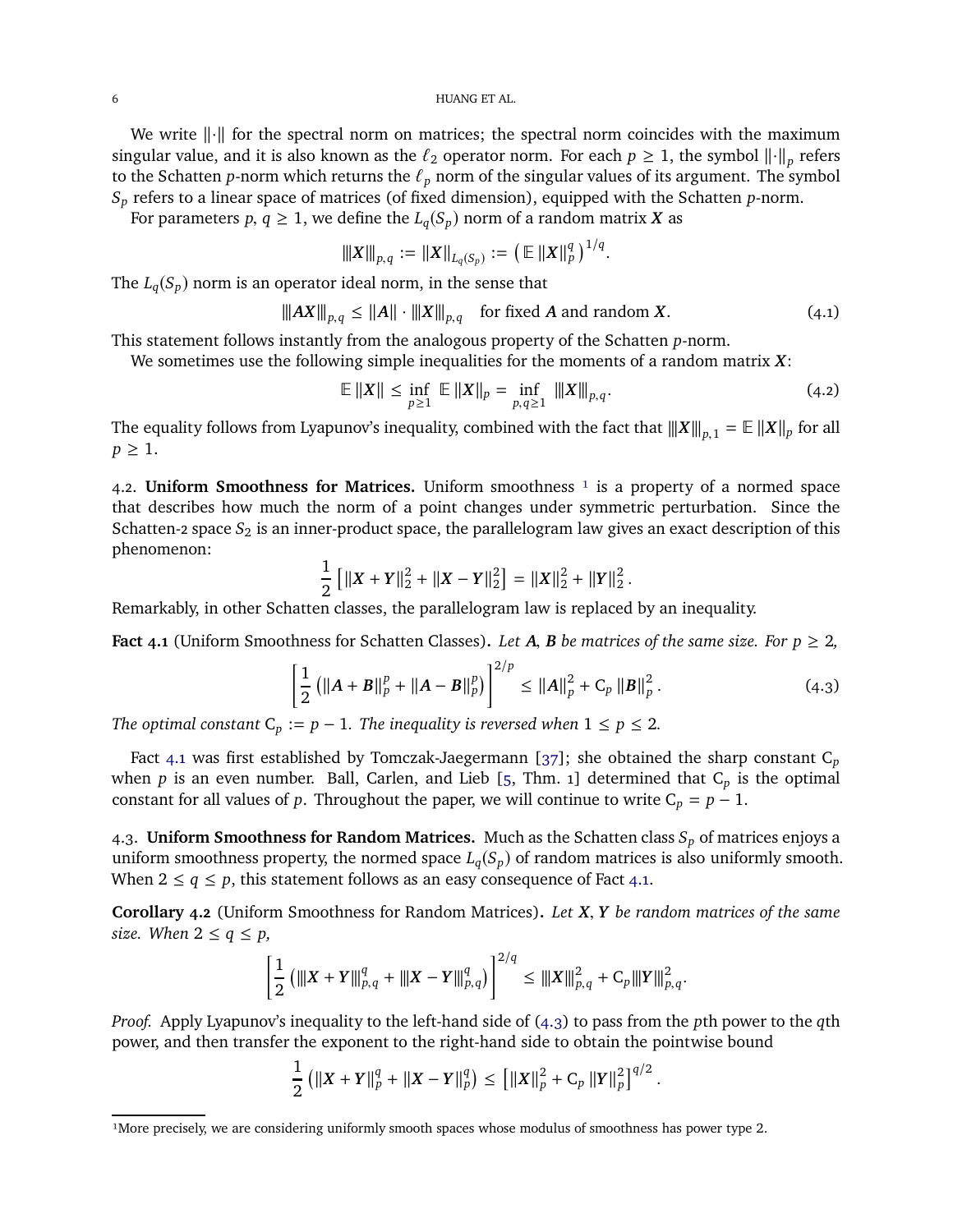Take the expectation, and use the triangle inequality for the  $L_{q/2}$  norm:

$$
\frac{1}{2} \left( \mathbb{E} \left\| X + Y \right\|_p^q + \mathbb{E} \left\| X - Y \right\|_p^q \right) \le \left[ \left( \left. \mathbb{E} \left\| X \right\|_p^q \right)^{2/q} + C_p \left( \left. \mathbb{E} \left\| Y \right\|_p^q \right)^{2/q} \right]^{q/2} \right]
$$

Reinterpret the latter display using the  $L_q(S_p)$  norm  $\|\cdot\|_{p,q}$ . . В последните последните последните под селото на селото на селото на селото на селото на селото на селото на<br>Селото на селото на селото на селото на селото на селото на селото на селото на селото на селото на селото на

4.4. **Subquadratic Averages for Random Matrices.** Corollary [4.2](#page-5-2) admits a powerful extension that controls how the norm of a matrix changes if we add a random matrix that has zero mean. This result is the main tool that we employ in our study of random products.

<span id="page-6-0"></span>**Proposition 4.3** (Subquadratic Averages)**.** *Consider random matrices X*, *Y of the same size that satisfy*  $E[Y|X] = 0$ *. When*  $2 \le q \le p$ *,* 

$$
|||X+Y|||_{p,q}^2 \leq |||X|||_{p,q}^2 + C_p|||Y|||_{p,q}^2.
$$

*The constant*  $C_p = p - 1$  *is the best possible.* 

Ricard and Xu [\[33\]](#page-20-19) obtained a version of Proposition [4.3](#page-6-0) in the more general setting of a von Neumann algebra. In their work, the expectation implicit in the *L<sup>q</sup>* norm is replaced by the projection onto a subalgebra. They emphasize that the key feature of their work is the determination of the sharp constant.

Here, we offer a very short proof of Proposition [4.3](#page-6-0) with a suboptimal constant. The method is drawn from Naor's paper [\[26\]](#page-20-8). Lemma [A.1,](#page-18-0) in the appendix, unspools an elementary argument that delivers the sharp constant.

*Proof.* By Jensen's inequality, applied conditionally on *X*,

$$
\frac{1}{2} \left( \left\| \left\| X + Y \right\| \right\|_{p,q}^2 + \left\| \left\| X \right\| \right\|_{p,q}^2 \right) \le \frac{1}{2} \left( \left\| \left\| X + Y \right\| \right\|_{p,q}^2 + \left\| \left\| X - Y \right\| \right\|_{p,q}^2 \right) \le \left[ \frac{1}{2} \left( \left\| \left\| X + Y \right\| \right\|_{p,q}^q + \left\| \left\| X - Y \right\| \right\|_{p,q}^q \right) \right]^{2/q} \le \left\| \left\| X \right\| \right\|_{p,q}^2 + C_p \left\| \left\| Y \right\| \right\|_{p,q}^2.
$$

The second inequality is Lyapunov's; the third is Corollary [4.2.](#page-5-2) Upon rearranging, we find that

<span id="page-6-2"></span>
$$
\|X + Y\|_{p,q}^2 \le \|X\|_{p,q}^2 + 2C_p \|Y\|_{p,q}^2. \tag{4.4}
$$

This is the stated result, with a spurious factor of 2.

4.5. **Matrix-Valued Martingales.** To demonstrate the value of Proposition [4.3,](#page-6-0) let us explain how it leads to moment bounds for a matrix-valued martingale sequence. Consider a null matrix martingale  ${X_1, \ldots, X_n} \subset M_d$  with difference sequence  ${\{\Delta_1, \ldots, \Delta_n\}} \subset M_d$ . That is,

 $X_0 = 0$  and  $X_i = X_{i-1} + \Delta_i$  where  $\mathbb{E}[\Delta_i | X_0, \ldots, X_{i-1}] = 0$  for  $i = 1, \ldots, n$ .

Applying Proposition [4.3](#page-6-0) repeatedly, we arrive at the bound

<span id="page-6-1"></span>
$$
\|X_n\|_{p,q}^2 \le C_p \sum_{i=1}^n \|\Delta_i\|_{p,q}^2.
$$
 (4.5)

In words, the squared norm of the martingale is controlled by the sum of the squares of the norms of the martingale differences. The inequality [\(4.5\)](#page-6-1) is a powerful extension of the orthogonality of the increments of a martingale taking values in an inner-product space, say  $S_2$ . The uniform smoothness constant C*<sup>p</sup>* shows how the geometry of the matrix space intermediates.

In this work, we will develop bounds for random matrix products by applying a similar technique to appropriately chosen decompositions of the product.

.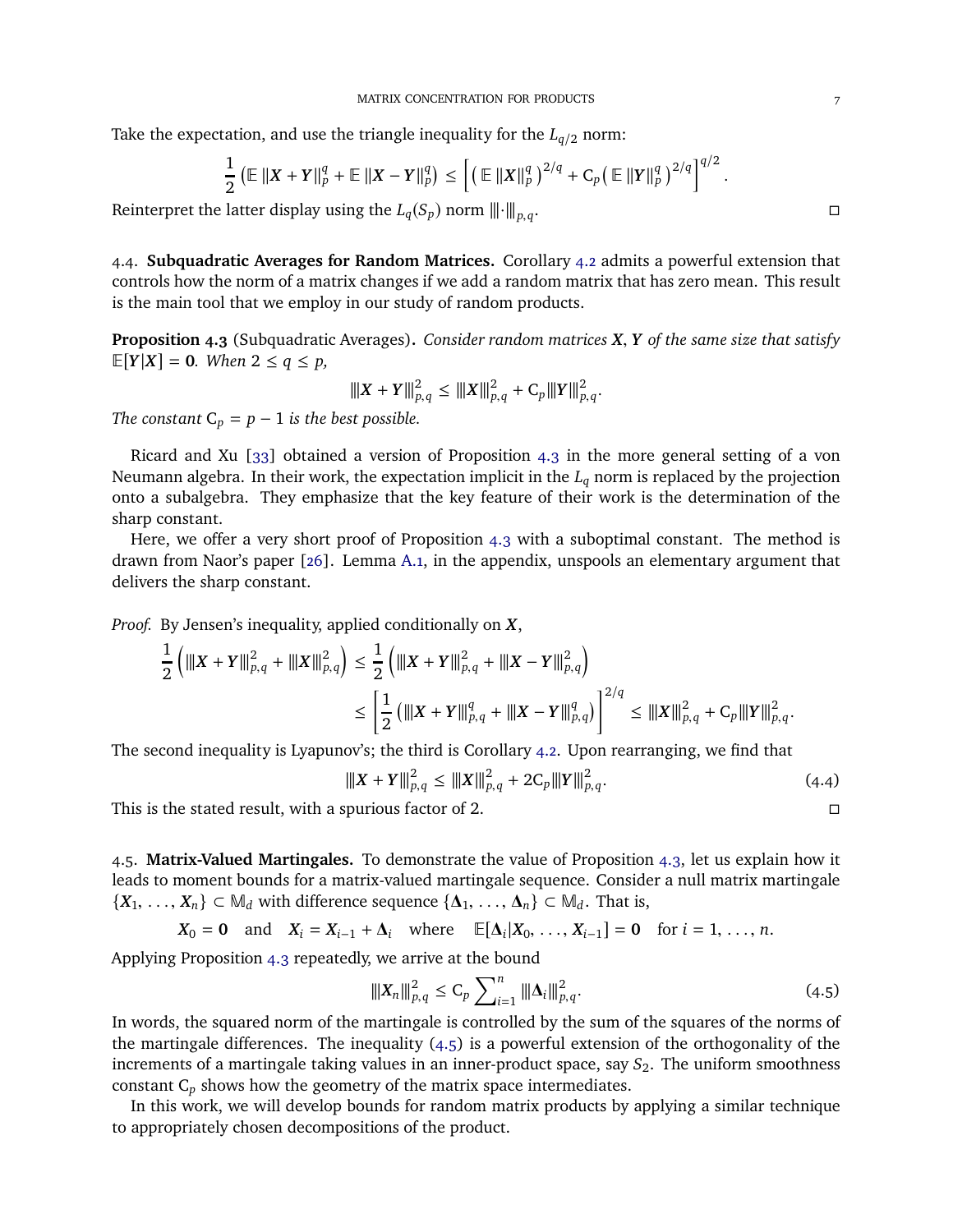<span id="page-7-1"></span>4.6. **History.** The approach in this section has a long history. Let us summarize the contributions that are most relevant to our development.

For real numbers, the (sharp) uniform smoothness property in Fact [4.1](#page-5-0) is known as the *two-point inequality*; it was established independently by Leonard Gross [\[16\]](#page-19-17) and Aline Bonami [\[10\]](#page-19-18) in the early 1970s, with later contributions by William Beckner [\[6\]](#page-19-19). In 1974, the uniform smoothness property for the Schatten classes was obtained by Nicole Tomczak-Jaegermann [\[37\]](#page-20-18). It took another 20 years before Ball, Carlen, and Lieb [\[5\]](#page-19-16) obtained the sharp uniform smoothness constants for all Schatten classes. The property dual to uniform smoothness is called *uniform convexity*. See [\[5\]](#page-19-16) for a detailed exposition.

Tomczak-Jaegermann [\[37,](#page-20-18) Thm. 3.1] also demonstrated that Rademacher averages are subquadratic in each Schatten space  $S_p$  with  $p \geq 2$ ; that is, the Banach space  $S_p$  is *type 2* [\[22\]](#page-19-20). This fact is a prototype for the more general result stated in Proposition [4.3.](#page-6-0) Tropp [\[39,](#page-20-4) Sec. 4.8] points out that parts of the Ahlswede–Winter [\[1,](#page-19-1) App.] theory of sums of independent random matrices already follow from Tomczak-Jaegermann's work. (In contrast, Tropp's matrix concentration inequalities [\[39\]](#page-20-4) are more closely related to a fact from operator theory, the noncommutative Khintchine inequality of Françoise Lust-Piquard [\[25\]](#page-20-20); Tropp's results are derived using a theorem [\[24,](#page-20-21) Thm. 6] of Elliot Lieb.)

Assaf Naor [\[26\]](#page-20-8) traces the application of uniform convexity inequalities in the study of martingales to a 1975 paper of Gilles Pisier [\[30\]](#page-20-22). Naor [\[26\]](#page-20-8) gives a nice introduction to this circle of ideas, which he uses to derive a general version of the Azuma inequality that holds in any uniformly smooth Banach space.

At least as early as 1988, Donald Burkholder [\[11\]](#page-19-21) applied closely related convexity inequalities to derive sharp inequalities for martingales taking values in a Hilbert space. The paper [\[33\]](#page-20-19) of Éric Ricard and Quanhua Xu is a recent entry in this line of research.

# 5. A Product of Independent Random Matrices

<span id="page-7-0"></span>In this section, we obtain our main results on the growth and concentration of a product of independent random matrices. Section [5.1](#page-7-2) shows how to decompose a random product into pieces that we can control using a recursive argument. Based on these ideas, we derive Theorem [5.1,](#page-8-0) a general bound on the moments of the norm of the matrix product. The moment estimate leads to a family of expectation bounds (Corollary [5.4\)](#page-10-0) and probability bounds (Corollary [5.6\)](#page-10-1).

The balance of the paper contains applications of these results (Section [6\)](#page-11-0) and extensions of the method to other settings (Section [7\)](#page-14-0).

<span id="page-7-2"></span>5.1. **Decomposition of Random Products.** Our approach is based on a recursive argument that describes how the product evolves as we include more factors. At each step, we decompose the product into a nonrandom term and a random term with mean zero. This formulation allows us to apply Proposition [4.3](#page-6-0) on subquadratic averages.

Consider a fixed matrix  $Z_0 \in M_d$  and an independent family  $\{Y_1, Y_2, \ldots, Y_n\} \subset M_d$  of random matrices. We can recursively construct products of these random matrices:

$$
Z_i = Y_i Z_{i-1} \quad \text{for } i = 1, \ldots, n.
$$

Evidently, the last element of the sequence takes the form  $Z_n = Y_n \cdots Y_1 Z_0$ . By independence,  $\mathbb{E} Z_n = (\mathbb{E} Y_n) \cdots (\mathbb{E} Y_1) Z_0.$ 

The random product *Z<sup>i</sup>* admits a simple decomposition into a mean term and a fluctuation term:

$$
Z_i = Y_i Z_{i-1} = (\mathbb{E} Y_i) Z_{i-1} + (Y_i - \mathbb{E} Y_i) Z_{i-1} \text{ for each } i = 1, ..., n.
$$
 (5.1)

Since  $Y_i$  is independent from  $Z_{i-1}$ , the second term is conditionally zero mean:

<span id="page-7-4"></span><span id="page-7-3"></span>
$$
\mathbb{E}[(Y_i - \mathbb{E} Y_i)Z_{i-1}|Z_{i-1}] = 0. \tag{5.2}
$$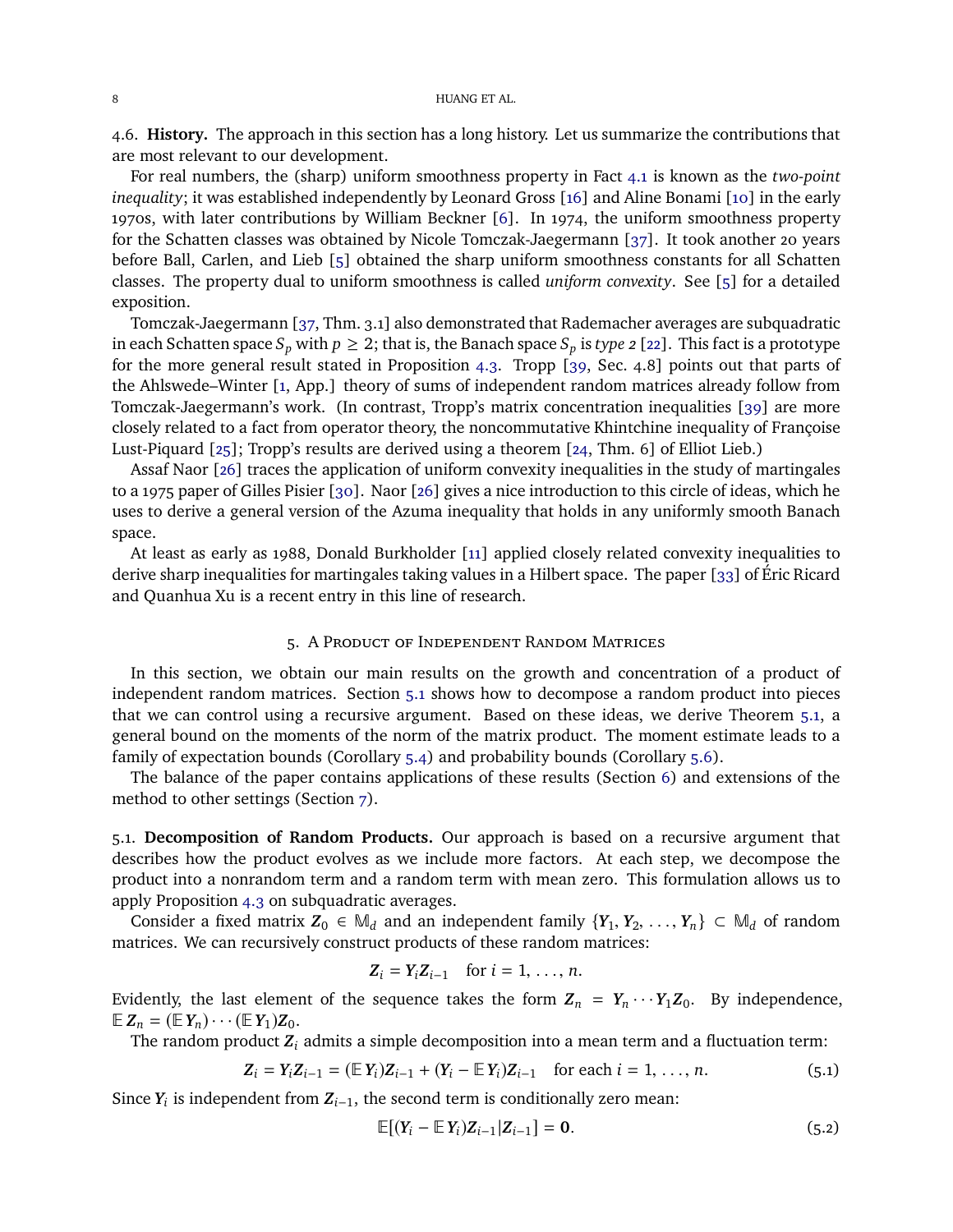The property [\(5.2\)](#page-7-3) supports the use of Proposition [4.3.](#page-6-0) It is also helpful to have an explicit norm bound for the random fluctuation term:

$$
\|[(Y_i - \mathbb{E} Y_i)Z_{i-1}\|_{p,q} \leq (\mathbb{E} ||Y_i - \mathbb{E} Y_i||^q \cdot \mathbb{E} ||Z_{i-1}||_p^q)^{1/q} = (\mathbb{E} ||Y_i - \mathbb{E} Y_i||^q)^{1/q} \|Z_i\|_{p,q}.
$$
 (5.3)

The first relation follows from the operator ideal property of the Schatten *p*-norm and the statistical independence of the random matrices  $Y_i$  and  $Z_{i-1}$ .

We can study the concentration properties of the product  $Z_i$  using a related decomposition:

$$
Z_i - \mathbb{E} Z_i = Y_i Z_{i-1} - (\mathbb{E} Y_i)(\mathbb{E} Z_{i-1}) = (\mathbb{E} Y_i)(Z_{i-1} - \mathbb{E} Z_{i-1}) + (Y_i - \mathbb{E} Y_i)Z_{i-1}.
$$
 (5.4)

As in [\(5.2\)](#page-7-3), the second term is a fluctuation that is conditionally zero mean. The fluctuation term satisfies the norm bound [\(5.3\)](#page-8-1).

5.2. **Growth and Concentration.** Our main result controls the growth of the moments of a product of independent random matrices. It also describes how well the random product concentrates around its expectation.

<span id="page-8-0"></span>**Theorem 5.1** (Growth and Concentration of Products). *Consider a fixed matrix*  $Z_0 \in \mathbb{C}^{d \times r}$  and an *independent family*  ${Y_1, Y_2, \ldots, Y_n} \subset M_d$  *of random matrices. Form the product* 

$$
\mathbf{Z}_n = \mathbf{Y}_n \mathbf{Y}_{n-1} \cdots \mathbf{Y}_2 \mathbf{Y}_1 \mathbf{Z}_0 \in \mathbb{C}^{d \times r}
$$

*For parameters*  $2 \le q \le p$ *, assume that* 

$$
\|\mathbb{E} \, Y_i\| \leq m_i \quad \text{and} \quad \left(\mathbb{E} \, \|Y_i - \mathbb{E} \, Y_i\|^q\right)^{1/q} \leq \sigma_i m_i \quad \text{for } i = 1, \ldots, n.
$$

*Define the product of means and the accumulated relative variance*

$$
M = \prod_{i=1}^{n} m_i \quad \text{and} \quad v = \sum_{i=1}^{n} \sigma_i^2
$$

*Then the random product Z<sup>n</sup> satisfies the growth bound and the concentration bound*

$$
\|Z_n\|_{p,q} \le e^{C_p v/2} \|Z_0\|_p \cdot M; \tag{5.5}
$$

<span id="page-8-4"></span><span id="page-8-3"></span><span id="page-8-2"></span>.

$$
|||Z_n - \mathbb{E} |Z_n||_{p,q} \le (e^{C_p v} - 1)^{1/2} ||Z_0||_p \cdot M. \tag{5.6}
$$

<span id="page-8-5"></span><span id="page-8-1"></span>.

*Proof of Theorem [5.1,](#page-8-0) relation* [\(5.5\)](#page-8-2). By the homogeneity of [\(5.5\)](#page-8-2), we may assume that  $m_i = 1$  for each index *i*, so that also  $M = 1$ . As in [\(5.1\)](#page-7-4), we have the decomposition

$$
Z_i := Y_i Z_{i-1} = (\mathbb{E} Y_i) Z_{i-1} + (Y_i - \mathbb{E} Y_i) Z_{i-1} \text{ for each } i = 1, ..., n.
$$

Now, Proposition [4.3](#page-6-0) implies that

$$
\begin{aligned}\n||Z_i||_{p,q}^2 &\leq |||(\mathbb{E}Y_i)Z_{i-1}||_{p,q}^2 + C_p \cdot ||| (Y_i - \mathbb{E}Y_i)Z_{i-1}||_{p,q}^2 \\
&\leq ||\mathbb{E}Y_i||^2 \cdot |||Z_{i-1}||_{p,q}^2 + C_p (\mathbb{E}||Y_i - \mathbb{E}Y_i||^q)^{2/q} \cdot |||Z_{i-1}||_{p,q}^2 \\
&\leq (1 + C_p \sigma_i^2) \cdot |||Z_{i-1}||_{p,q}^2 \\
&\leq \exp(C_p \sigma_i^2) \cdot |||Z_{i-1}||_{p,q}^2.\n\end{aligned}
$$

The second line follows from [\(5.3\)](#page-8-1), and the third depends on our hypotheses about the factors *Y<sup>i</sup>* . The last relation requires the numerical inequality  $1 + a \le e^a$ , valid for all  $a \in \mathbb{R}$ . By iteration,

$$
\|Z_i\|_{p,q}^2 \le \exp\left(C_p \sum_{k=1}^i \sigma_k^2\right) \cdot \|Z_0\|_p^2. \tag{5.7}
$$

In the final step, we use the assumption that  $\mathbf{Z}_0$  is not random to see that  $||| \mathbf{Z}_0 ||_{p,q} = ||\mathbf{Z}_0 ||_p$ . For  $i = n$ , the formula [\(5.7\)](#page-8-3) is the advertised result.

*Proof of Theorem [5.1,](#page-8-0) relation* [\(5.6\)](#page-8-4)*.* The pattern of argument is similar with the proof of [\(5.5\)](#page-8-2). By the homogeneity of [\(5.6\)](#page-8-4), we may assume that all  $m_i = 1$  and that  $M = 1$ . As in [\(5.4\)](#page-8-5), we have the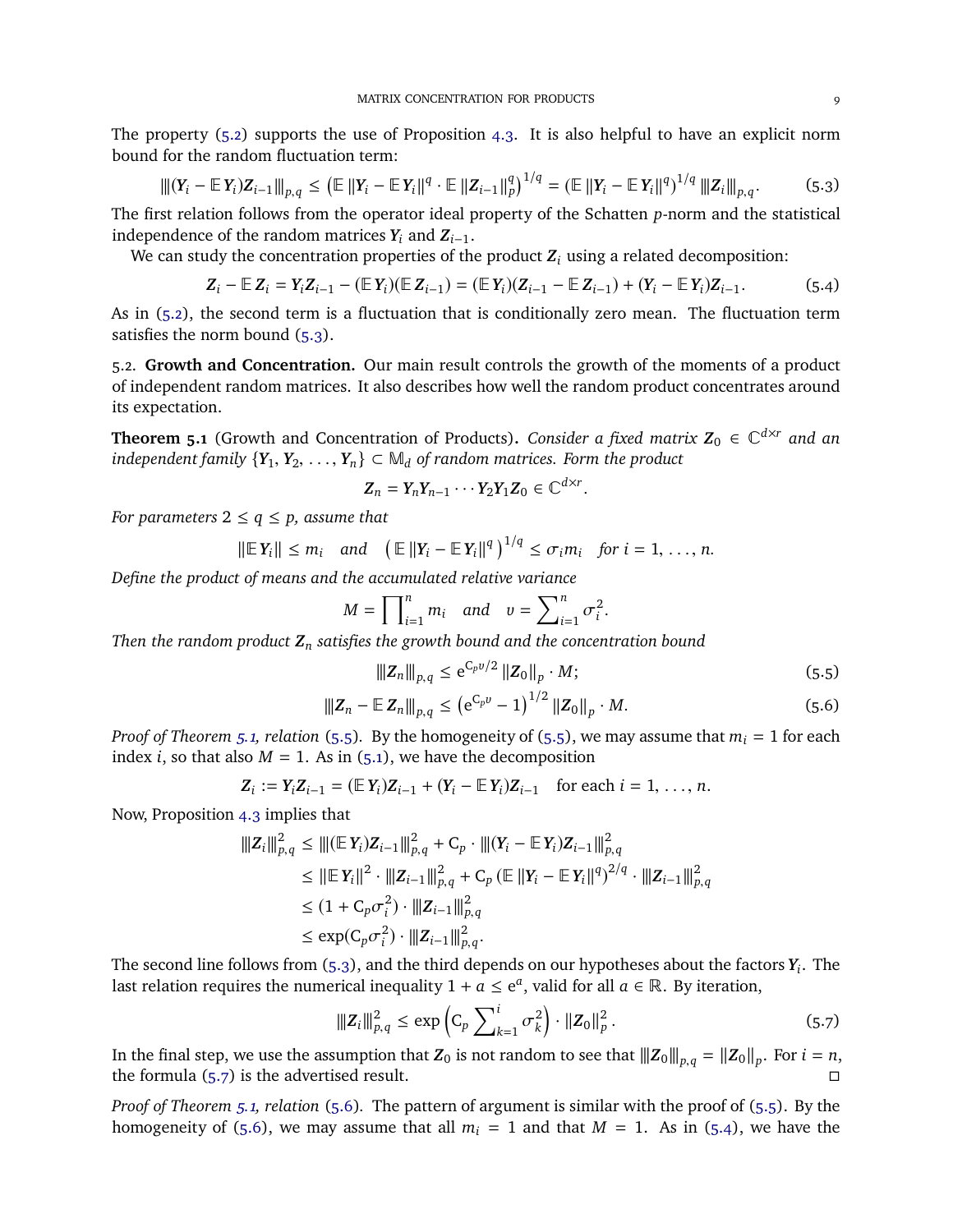decomposition

$$
Z_i - \mathbb{E} Z_i = Y_i Z_{i-1} - (\mathbb{E} Y_i)(\mathbb{E} Z_{i-1}) = (\mathbb{E} Y_i)(Z_{i-1} - \mathbb{E} Z_{i-1}) + (Y_i - \mathbb{E} Y_i)Z_{i-1}.
$$

Again, we invoke Proposition [4.3](#page-6-0) to ascertain that

$$
\begin{aligned} \|\mathbf{Z}_{i} - \mathbb{E} \mathbf{Z}_{i} \|_{p,q}^{2} &\leq \|\|\mathbb{E} \mathbf{Y}_{i}\| \mathbf{Z}_{i-1} - \mathbb{E} \mathbf{Z}_{i-1}\| \|_{p,q}^{2} + C_{p} \cdot \| \|\mathbf{Y}_{i} - \mathbb{E} \mathbf{Y}_{i}\| \mathbf{Z}_{i-1} \|_{p,q}^{2} \\ &\leq \|\mathbf{Z}_{i-1} - \mathbb{E} \mathbf{Z}_{i-1} \|_{p,q}^{2} + C_{p} \sigma_{i}^{2} \cdot \| \|\mathbf{Z}_{i-1} \|_{p,q}^{2} \\ &\leq \|\mathbf{Z}_{i-1} - \mathbb{E} \mathbf{Z}_{i-1} \|_{p,q}^{2} + C_{p} \sigma_{i}^{2} \exp \left( \sum_{k=1}^{i-1} C_{p} \sigma_{i}^{2} \right) \cdot \| \mathbf{Z}_{0} \|_{p}^{2} \, . \end{aligned}
$$

The last inequality is our growth bound [\(5.7\)](#page-8-3). This recurrence relation delivers

$$
\|Z_n - \mathbb{E} Z_n\|_{p,q}^2 \le \|Z_0 - \mathbb{E} Z_0\|_{p,q}^2 + \left[\sum_{i=1}^n C_p \sigma_i^2 \exp\left(\sum_{k=1}^{i-1} C_p \sigma_k^2\right)\right] \cdot \|Z_0\|_p^2
$$
  

$$
= \left[\sum_{i=1}^n C_p \sigma_i^2 \exp\left(\sum_{k=1}^{i-1} C_p \sigma_k^2\right)\right] \cdot \|Z_0\|_p^2
$$
  

$$
\le \left[\exp\left(\sum_{i=1}^n C_p \sigma_i^2\right) - 1\right] \cdot \|Z_0\|_p^2.
$$

The equality holds because  $Z_0$  is not random. The last relation is a numerical inequality, whose proof appears in Lemma [A.2.](#page-19-22)

Observe that the difference between the bounds [\(5.5\)](#page-8-2) and [\(5.6\)](#page-8-4) is only visible when  $C_p v$  is small, in which case

<span id="page-9-0"></span>
$$
e^{C_p v/2} \approx 1
$$
 and  $(e^{C_p v} - 1)^{1/2} \approx \sqrt{C_p v}$ . (5.8)

This is the setting where the concentration result may be nontrivial.

The next two remarks contain some minor extensions of Theorem [5.1.](#page-8-0) Similar extensions are possible at other points in this paper. For the most part, we omit these developments.

**Remark 5.2** (Growth from Concentration)**.** In some instances, we can improve over the growth bound [\(5.5\)](#page-8-2) by applying the triangle inequality to the decomposition  $Z_n = (\mathbb{E} Z_n) + (Z_n - \mathbb{E} Z_n)$  and invoking the concentration bound [\(5.6\)](#page-8-4):

$$
|||Z_n||_{p,q} \leq ||E Z_n||_p + (e^{C_p v} - 1)^{1/2} ||Z_0||_p \cdot M.
$$

Similarly, we can apply Proposition [4.3](#page-6-0) together with [\(5.6\)](#page-8-4) to obtain

$$
\|Z_n\|_{p,q}^2 \leq \|\mathbb{E} Z_n\|_p^2 + C_p (e^{C_p v} - 1) \|Z_0\|_p^2 \cdot M^2.
$$

Neither of these bounds represents a strict improvement over the other or over the growth bound [\(5.5\)](#page-8-2).

<span id="page-9-3"></span>**Remark 5.3** (Uniform Bounds on Factors)**.** Potentially stronger estimates are possible if the factors are bounded in norm. Fix parameters  $2 \le q \le p$ . Suppose that  $||Y_i|| \le b_i$  almost surely and  $|||Y_i - \mathbb{E}[Y_i]||_{p,q} \leq \sigma_i b_i$  for each index *i*. Define  $B = \prod_{i=1}^n b_i$  and  $v = \sum_{i=1}^n \sigma_i^2$  $\frac{2}{i}$ . Then

<span id="page-9-2"></span><span id="page-9-1"></span>
$$
\|Z_n\|_{p,q} \le \|Z_0\|_p \cdot B; \tag{5.9}
$$

$$
|||Z_n - \mathbb{E} |Z_n||_{p,q} \le \sqrt{C_p \nu} ||Z_0||_p \cdot B. \tag{5.10}
$$

Compare these results with  $(5.5)$ ,  $(5.6)$ , and  $(5.8)$ . As for the proof, the growth bound  $(5.9)$  is an immediate consequence of the definition  $Z_n = Y_n \cdots Y_1 Z_0$ . The concentration result [\(5.10\)](#page-9-2) follows if we repeat the proof of  $(5.6)$ , using the growth bound  $(5.9)$  in place of  $(5.5)$ .

5.3. **Expectation Bounds for the Spectral Norm.** In many cases, we just need to know the expected value of the product  $\|Z_n\|$  or the expected value of the fluctuation  $\|Z_n - \mathbb{E} Z_n\|$ . We can obtain bounds for these quantities as an easy consequence of Theorem [5.1.](#page-8-0)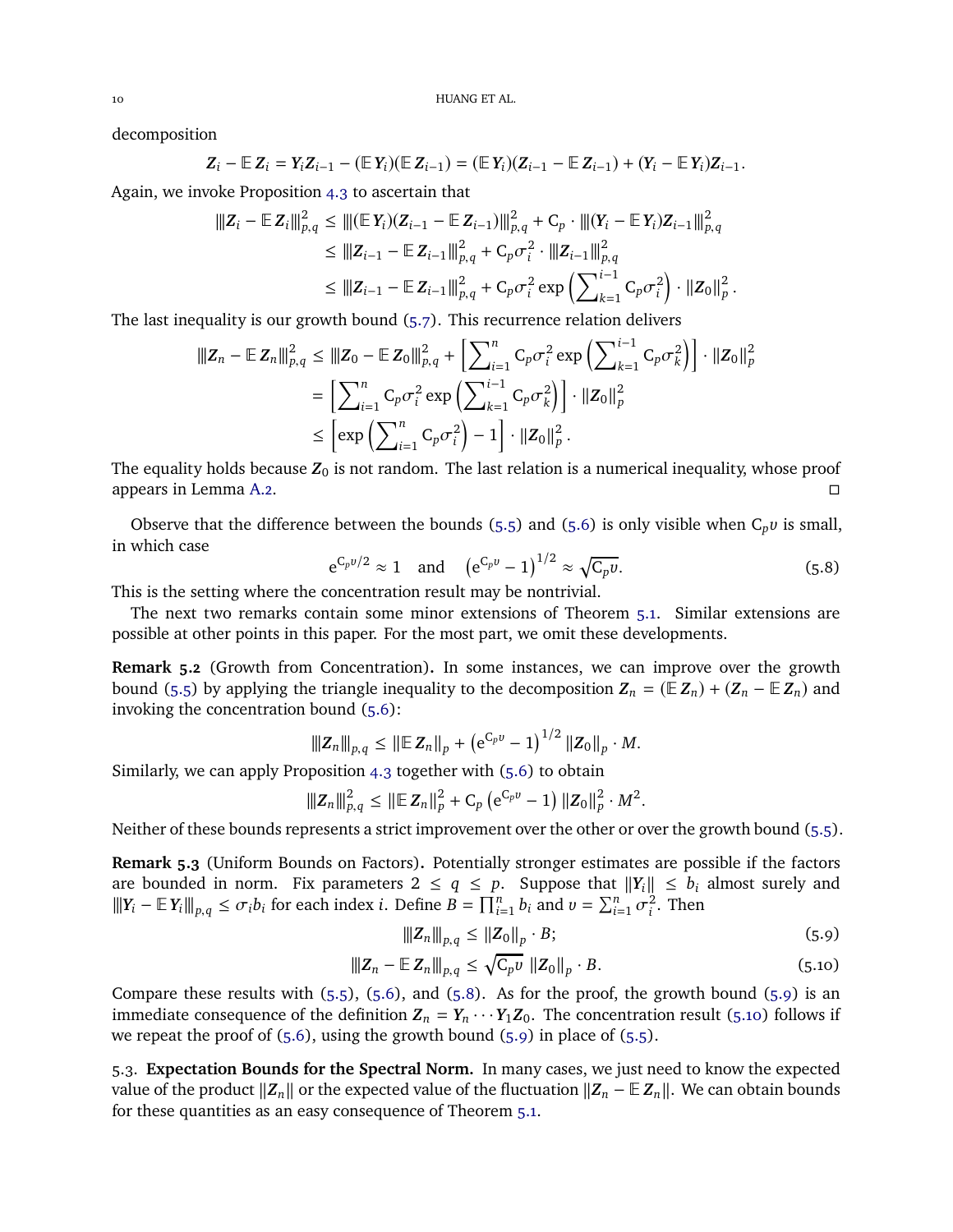<span id="page-10-0"></span>**Corollary 5.4** (Expectation Bounds). *Consider an independent sequence*  $\{Y_1, \ldots, Y_n\} \subset M_d$  *of random matrices, and form the product*  $Z_n = Y_n \cdots Y_1$ *. Assume that* 

$$
\|\mathbb{E}\,Y_i\| \leq m_i \quad \text{and} \quad \left(\mathbb{E}\,\|Y_i - \mathbb{E}\,Y_i\|^2\right)^{1/2} \leq \sigma_i m_i \quad \text{for } i = 1, \ldots, n.
$$
  

$$
\prod_{i=1}^n m_i \text{ and } v = \sum_{i=1}^n \sigma_i^2. \text{ Then}
$$

<span id="page-10-3"></span><span id="page-10-2"></span>
$$
\mathbb{E} \|Z_n\| \le \exp\left(\sqrt{2\nu\left(2\nu\vee\log d\right)}\right) \cdot M. \tag{5.11}
$$

*Provided that*  $v(1 + 2 \log d) \leq 1$ *, then also* 

 $Let M =$ 

$$
\mathbb{E} \left\| Z_n - \mathbb{E} \, Z_n \right\| \le \sqrt{e^2 v \left( 1 + 2 \log d \right)} \cdot M. \tag{5.12}
$$

*Proof.* To apply Theorem [5.1,](#page-8-0) we set  $Z_0 = I$  and choose the power  $q = 2$ .

To obtain the growth bound [\(5.11\)](#page-10-2), consider the Schatten norm of order  $p = \sqrt{2(2v \vee \log d)/v}$ . Note that  $p \ge 2$  and that  $||\mathbf{Z}_0||_p \le d^{1/p} \le e^{pv/2}$ . Invoke Theorem [5.1,](#page-8-0) relation [\(5.5\)](#page-8-2), to see that

$$
\mathbb{E} \|Z_n\| \le \|Z_n\|_{p,2} \le e^{C_p v/2} \|Z_0\|_p \cdot M \le e^{pv/2} \cdot e^{pv/2} \cdot M = e^{pv} \cdot M.
$$

We used the fact that  $C_p = p - 1 < p$ . This is the stated result.

To obtain the concentration bound [\(5.12\)](#page-10-3), consider the Schatten norm  $p = 2(1 + \log d)$ . Note that  $p \ge 2$  and that  $||Z_0||_p \le d^{1/p} \le \sqrt{e}$ . Now, we use Theorem [5.1,](#page-8-0) relation [\(5.6\)](#page-8-4), in a similar fashion. Assuming that  $C_p v \leq 1$ ,

$$
\mathbb{E} \|Z_n - \mathbb{E} Z_n\| \le \|Z_n - \mathbb{E} Z_n\|_{p,2} \le (e^{C_p v} - 1)^{1/2} \|Z_0\|_p \cdot M \le e\sqrt{C_p v} \cdot M.
$$

The last bound is the numerical inequality  $e^a - 1 \leq ea$ , valid when  $a \in [0, 1]$ . Finally, note that  $C_p = p - 1 = 1 + 2 \log d$ .

The inequality [\(5.11\)](#page-10-2) shows its power when each  $\sigma_i$  is small. Assume that each  $m_i = 1$  and  $\sigma_i \le b/n$ for a constant *b*. Then it is not hard to check that

$$
||\mathbb{E} Z_n|| \le 1
$$
 and  $||Z_n|| \le (1 + (b/n))^n \le e^b$ .

If  $L\sqrt{(2\log d)/n}$  is close to zero, then [\(5.11\)](#page-10-2) implies

$$
\mathbb{E} \|Z_n\| \leq e^{b\sqrt{(2\log d)/n}} \approx 1.
$$

That is,  $\mathbb{E} \left\| \mathbf{Z}_n \right\|$  is much closer to  $\| \mathbb{E} \mathbf{Z}_n \|$  than to the worst-case value  $\mathrm{e}^b.$ 

<span id="page-10-5"></span>**Remark 5.5** (Uniform Bounds on Factors). Fix  $p \geq 2$ . Assume that  $||Y_i|| \leq b_i$  almost surely and  $\left\|\|Y_i - \mathbb{E}\left[Y_i\right]\|_{p,2} \leq \sigma_i b_i \text{ for each } i. \text{ Let } \nu = \sum_{i=1}^n \sigma_i^2$  $\sum_{i=1}^{n} b_i$ . Then Remark [5.3](#page-9-3) implies that

$$
\mathbb{E} \|Z_n - \mathbb{E} Z_n\| \leq \sqrt{\mathrm{e}v\,(1+2\log d)}B.
$$

This improves the constant in [\(5.12\)](#page-10-3) by a factor of  $\sqrt{e}$ , and it removes the condition that  $v(1+2\log d) \leq$ 1.

5.4. **Tail Bounds for the Spectral Norm.** The moment bounds in Theorem [5.1](#page-8-0) can also be upgraded to obtain tail bounds for  $||Z_n||$  and  $||Z_n - \mathbb{E} Z_n||$ .

<span id="page-10-1"></span>**Corollary 5.6** (Tail Bounds). *Consider an independent sequence*  $\{Y_1, \ldots, Y_n\} \subset M_d$  *of random matrices, and form the product*  $Z_n = Y_n \cdots Y_1$ *. Assume that* 

$$
\|\mathbb{E} Y_i\| \leq m_i \quad \text{and} \quad \|Y_i - \mathbb{E} Y_i\| \leq \sigma_i m_i \quad \text{almost surely for } i = 1, \ldots, n.
$$

*Let*  $M = \prod_{i=1}^{n} m_i$  *and*  $v = \sum_{i=1}^{n} \sigma_i^2$ *i . Then*

<span id="page-10-4"></span>
$$
\mathbb{P}\left\{\|Z_n\| \ge tM\right\} \le d \cdot \exp\left(\frac{-\log^2 t}{2v}\right) \quad \text{when } \log t \ge 2v. \tag{5.13}
$$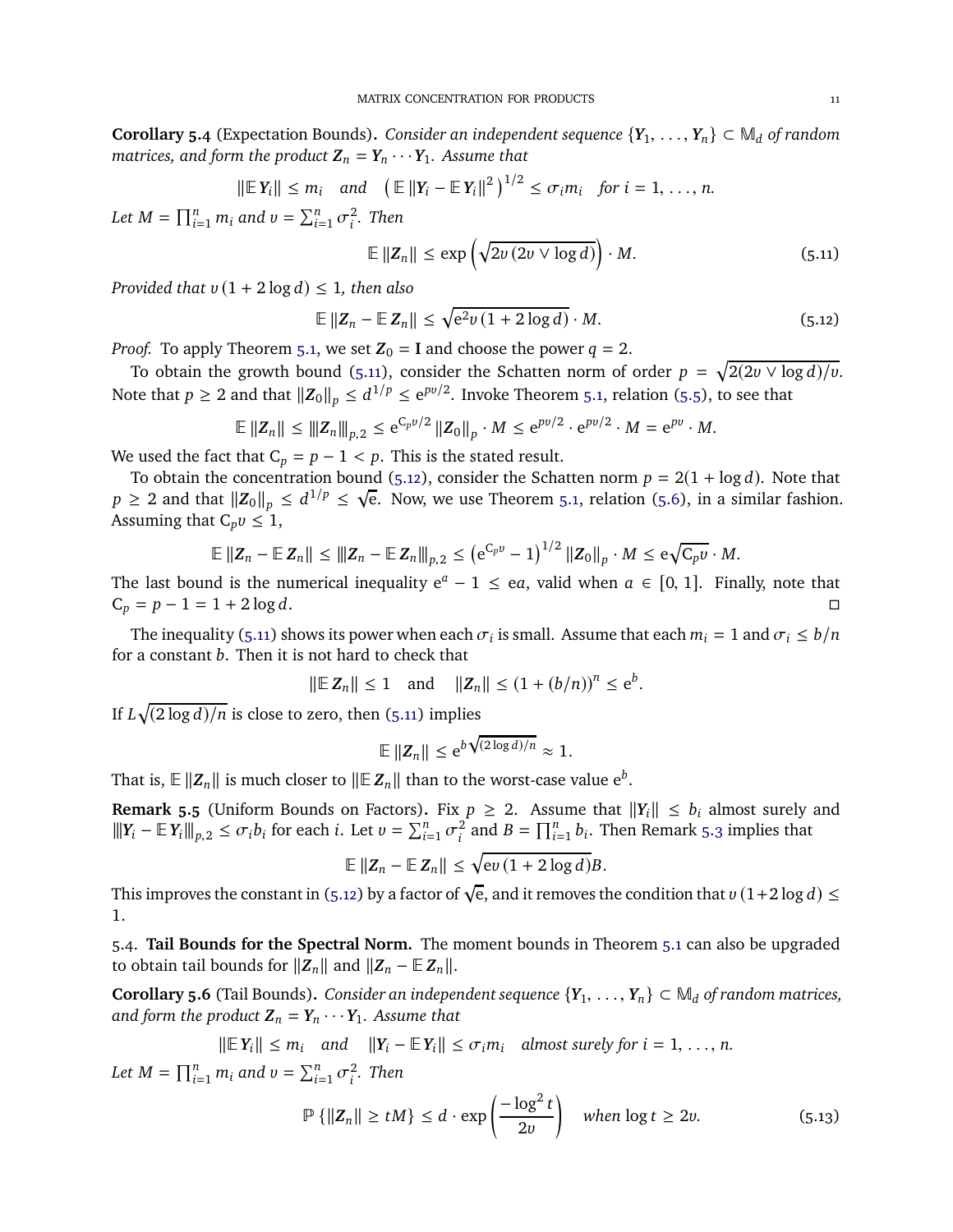*Furthermore,*

$$
\mathbb{P}\left\{\|Z_n - \mathbb{E}\,Z_n\| \ge tM\right\} \le (d \vee e) \cdot \exp\left(\frac{-t^2}{2e^2v}\right) \quad \text{when } t \le e. \tag{5.14}
$$

*Proof.* We begin with the proof of [\(5.13\)](#page-10-4). By homogeneity, we may assume that  $m_i = 1$  for each *i*, so also  $M = 1$ . Apply Markov's inequality and  $(4.2)$  to obtain

$$
\mathbb{P}\left\{\|Z_n\|\geq t\right\}\leq \inf_{p\geq 2} t^{-p}\cdot \mathbb{E}\left\|Z_n\right\|^p\leq \inf_{p\geq 2} t^{-p}\cdot \left\|Z_n\right\|^p_{p,p}.
$$

To bound the  $L_p(S_p)$  norm, we will use Theorem [5.1](#page-8-0) with  $Z_0 = I$  and with  $q = p$ . Relation [\(5.5\)](#page-8-2) gives

$$
t^{-p} \cdot \|Z_n\|_{p,p}^p \leq t^{-p} \cdot e^{pC_p v/2} \|Z_0\|_p^p = d \cdot (t^{-2} e^{C_p v})^{p/2}.
$$

We have used the fact that  $||Z_0||_p^p = ||I||_p^p = d$ . Under the assumption that  $\log t \ge 2v$ , we may select  $p = (\log t)/v \geq 2$ . This choice yields

<span id="page-11-1"></span>
$$
d \cdot \left( t^{-2} e^{pv} \right)^{p/2} = d \cdot \exp \left( \frac{-\log^2 t}{2v} \right).
$$

Sequence the last three displays to arrive at the bound [\(5.13\)](#page-10-4).

We establish [\(5.14\)](#page-11-1) in an analogous fashion. The same argument, using relation [\(5.6\)](#page-8-4), implies that

$$
\mathbb{P}\left\{\|Z_n - \mathbb{E}\,Z_n\| \geq t\right\} \leq \inf_{p \geq 2} d \cdot \left[t^{-2} \big(e^{C_p v} - 1\big)\right]^{p/2}.
$$

Supposing that  $t^2/(e^2v) < 2$ , the bound [\(5.14\)](#page-11-1) holds trivially because  $e \cdot \exp(-t^2/(2e^2v)) \ge 1$ . Otherwise, we may select the parameter  $p = t^2/(e^2v) \ge 2$ . Under the assumption that  $t \le e$ ,  $C_p v \le pv \le (t/e)^2 \le 1$ , so that  $e^{C_p v} - 1 \le eC_p v \le t^2/e$ . Therefore,

$$
d \cdot [t^{-2}(e^{C_p v}-1)]^{p/2} \le d \cdot e^{-p/2} = d \cdot \exp\left(\frac{-t^2}{2e^2v}\right).
$$

The last two displays imply  $(5.14)$ .

**Remark 5.7** (Uniform Bounds on Factors)**.** In the setting of Remark [5.5,](#page-10-5) we have an unconditional variant of the concentration bound [\(5.14\)](#page-11-1):

$$
\mathbb{P}\left\{\|Z_n - \mathbb{E}\,Z_n\|\geq t\cdot B\right\} \leq (d\vee e)\cdot \exp\left(\frac{-t^2}{2ev}\right) \quad \text{for all } t > 0.
$$

## 6. Application: Random Perturbations of the Identity

<span id="page-11-0"></span>This section treats the fundamental case where the factors  $Y_i$  in the product are independent, random perturbations of the identity. That is,  $Y_i = I + X_i$  where  $\{X_i\} \subset M_d$  is an independent family. We will develop specialized theory for this class of problems, and we will use these results to compare our work with several recent papers.

6.1. **Iterative Algorithms.** To motivate this development, observe that random perturbations of the identity arise from the analysis of the iterative scheme

<span id="page-11-2"></span>
$$
u^{(i+1)} = u^{(i)} + X_i u^{(i)} \quad \text{for } i = 1, 2, 3 \dots
$$
 (6.1)

where  $X_iu^{(i)}$  is a linear update to the current iterate  $u^{(i)}.$  In this application, the norm of each  $X_i$  is proportional to the step size of the scheme, so it is typically small and it is controlled by the user. For example, the updates in Oja's algorithm [\[28\]](#page-20-0) take the form [\(6.1\)](#page-11-2).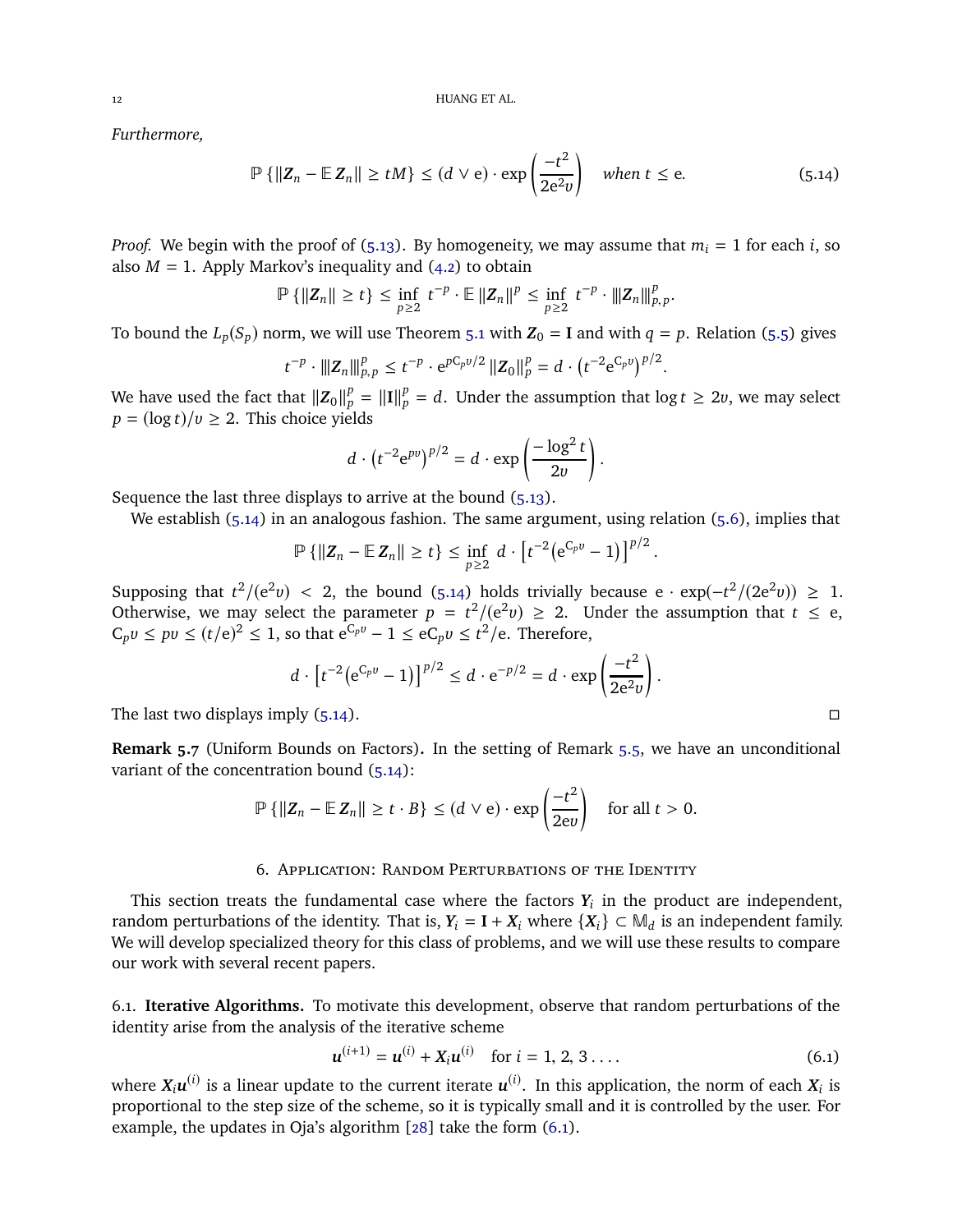For now, we do not permit the random matrix  $X_i$  to depend on the sequence  $\{u^{(i)}\}$  of iterates. Later, in Section [7.3,](#page-16-0) we describe an extension of our approach to the setting where  $\{X_i\}$  is an adapted sequence. This variant allows for the study of a wider class of iterative algorithms.

6.2. **Bounds for the Product.** First, we develop bounds for the growth and concentration of a product of perturbations of the identity. In Section [6.4,](#page-13-0) we develop results for the inverse of the product.

<span id="page-12-0"></span>**Corollary 6.1** (Perturbations of the Identity). *Consider an independent family*  $\{X_1, \ldots, X_n\} \subset M_d$  *of random matrices, and form the product*  $\mathbf{Z}_n = (\mathbf{I} + \mathbf{X}_n) \cdots (\mathbf{I} + \mathbf{X}_1)$ *. Assume that* 

$$
\|\mathbb{E} X_i\| \leq \xi_i \quad \text{and} \quad \|X_i - \mathbb{E} X_i\| \leq \sigma_i \quad \text{almost surely for } i = 1, \ldots, n.
$$

*Define*  $\xi = \sum_{i=1}^{n} \xi_i$  and  $v = \sum_{i=1}^{n} \sigma_i^2$ *i . Then*

$$
\mathbb{E} \|Z_n\| \le \exp\left(\xi + \sqrt{2v \log d}\right) \quad \text{when } 2v \le \log d;
$$
  

$$
\mathbb{E} \|Z_n - \mathbb{E} Z_n\| \le e^{\xi+1} \sqrt{v(1+2\log d)} \quad \text{when } v(1+2\log d) \le 1.
$$

*Moreover,*

$$
\mathbb{P}\left\{\|Z_n\| \ge t e^{\xi}\right\} \le d \cdot \exp\left(\frac{-\log^2 t}{2v}\right) \qquad \text{when } \log t \ge 2v;
$$
  

$$
\mathbb{P}\left\{\|Z_n - \mathbb{E}\,Z_n\| \ge t e^{\xi}\right\} \le (d \vee e) \cdot \exp\left(\frac{-t^2}{2e^2v}\right) \qquad \text{when } t \le e.
$$

*Proof.* Let  $Y_i = I + X_i$  for each index *i*. Then

$$
\|\mathbb{E} Y_i\| \leq 1 + \|\mathbb{E} X_i\| \leq e^{\xi_i} =: m_i.
$$

Furthermore, since  $m_i \geq 1$ ,

$$
||Y_i - \mathbb{E} Y_i|| = ||X_i - \mathbb{E} X_i|| \leq \sigma_i \leq \sigma_i m_i.
$$

The results follow instantly from Corollary [5.4](#page-10-0) and Corollary [5.6.](#page-10-1)

6.3. **Comparison with Prior Work.** To clarify the meaning of Corollary [6.1,](#page-12-0) let us elaborate what it predicts when

$$
\|\mathbb{E} X_i\| \leq T/n \quad \text{and} \quad \|X_i - \mathbb{E} X_i\| \leq L/n \quad \text{for constants } T, L.
$$

This situation can arise if we perform *n* iterations of the iterative scheme [\(6.1\)](#page-11-2) with a uniform step size of <sup>1</sup>/*n*. In this setting, Corollary [6.1](#page-12-0) implies that

$$
\mathbb{E} \|Z_n - \mathbb{E} Z_n\| \le \sqrt{\frac{1 + 2 \log d}{n}} L e^{1 + T} \quad \text{when } L^2(1 + 2 \log d) \le n. \tag{6.2}
$$

For  $\delta \in [0, 1]$ , with probability at least  $1 - \delta$ ,

$$
||Z_n - \mathbb{E} Z_n|| \le \sqrt{\frac{2 + 2\log(d/\delta)}{n}} L e^{1+T} \quad \text{when } L^2(2 + 2\log(d/\delta)) \le n. \tag{6.3}
$$

Furthermore, if we assume that  $||X_i|| \leq T/n$  almost surely for each *i*, then Remark [5.5](#page-10-5) implies that [\(6.2\)](#page-12-1) and [\(6.3\)](#page-12-2) hold without restriction.

The paper [\[19\]](#page-19-0) of Henriksen and Ward only contemplates the situation described in the last paragraph. It obtains a concentration bound of the form

$$
||Z_n - \mathbb{E} |Z_n|| \leq \frac{Le^L}{\sqrt{n}} \cdot \text{polylog}(n, d, 1/\delta)
$$
 with probability at least  $1 - \delta$ .

The salient improvement in [\(6.3\)](#page-12-2) stems from the reduction of the factor  $e^L$  to  $e^T$ . This difference is most pronounced when  $E X_i = 0$  for each *i*, in which case the bound [\(6.3\)](#page-12-2) removes the exponential

<span id="page-12-2"></span><span id="page-12-1"></span>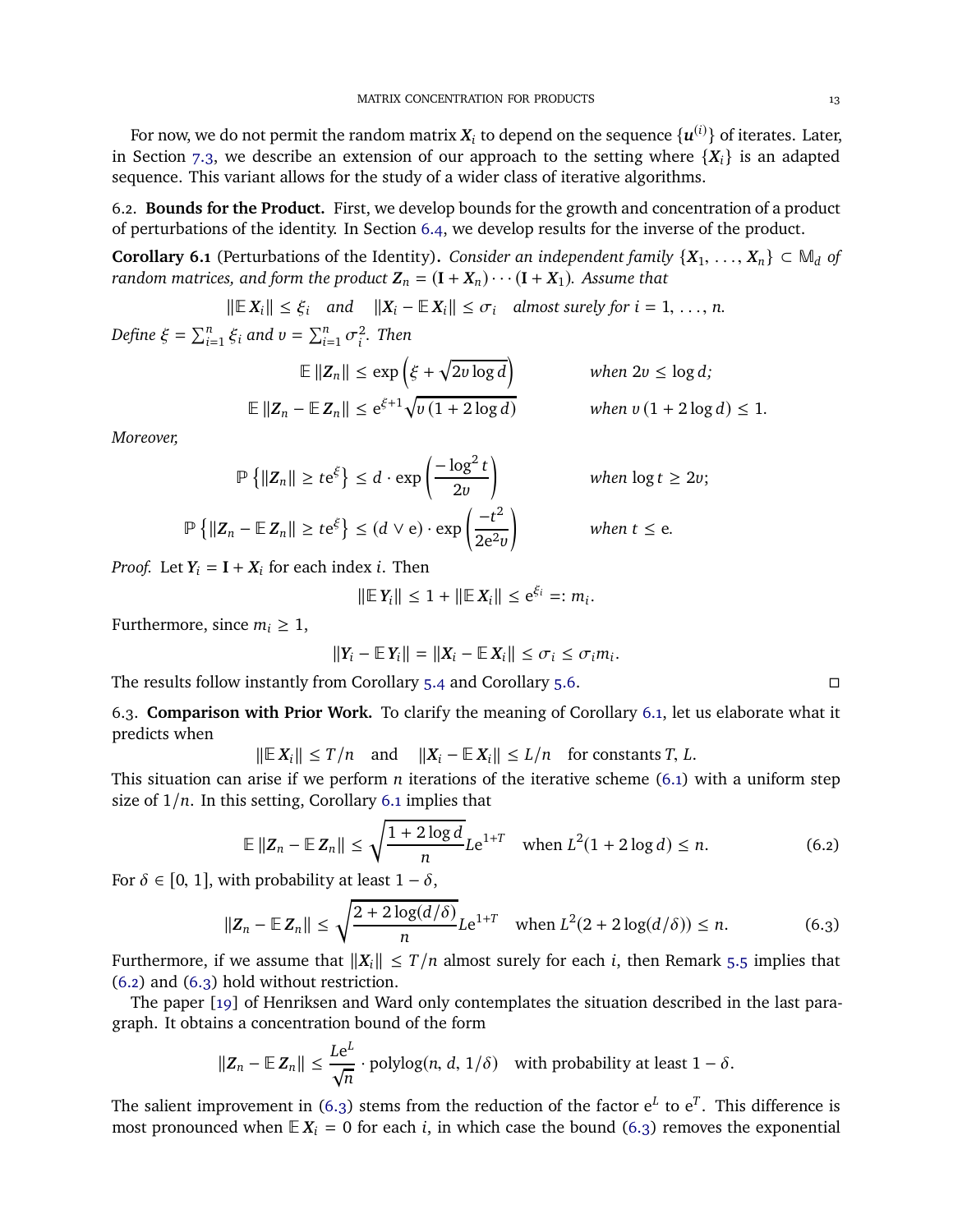factor entirely. Even under the assumption that  $X_i \ge 0$  for all each *i*, it can happen that  $L \ge dT$ , so this refinement can make a big difference.

Last, we mention one instance that has special importance. Let  $A \in M_d$  be a fixed matrix. Consider a triangular array  $\{X_i^{(n)} : i \leq n \text{ and } n \in \mathbb{N}\}\subset \mathbb{M}_d$  of independent random matrices. For each index *n*, assume that (*n*)

$$
\mathbb{E} \, X_i^{(n)} = A/n \quad \text{and} \quad ||X_i^{(n)} - \mathbb{E} \, X_i^{(n)}|| \le L/n \quad \text{for } i = 1, \ldots, n.
$$

Define the product

$$
\mathbf{Z}^{(n)} = (\mathbf{I} + \mathbf{X}_n^{(n)}) \cdots (\mathbf{I} + \mathbf{X}_1^{(n)}).
$$

By functional calculus,

$$
\mathbb{E}\,\mathbf{Z}^{(n)}=(\mathbf{I}+\mathbf{A}/n)^n\to\mathrm{e}^{\mathbf{A}}\quad\text{as }n\to\infty.
$$

The bound [\(6.3\)](#page-12-2), combined with the first Borel–Cantelli Lemma, guarantees that

$$
Z^{(n)} \to e^A \quad \text{as } n \to \infty \text{, almost surely.}
$$

This result is a special case of the limit theorem of Emme and Hubert [\[13,](#page-19-3) Thm. 1.1]. They do not require independence, but they only achieve an asymptotic result. Our analysis gives a rate of convergence that matches the corresponding bound [\(2.2\)](#page-1-4) for scalar random variables.

<span id="page-13-0"></span>6.4. **Bounds for the Inverse of a Product.** In some applications, it is valuable to have a lower bound for the minimum singular value of a random product. Equivalently, we can seek an upper bound for the spectral norm of the inverse of the product. This section describes a situation where clean results are possible.

Consider the case where the factors  $Y_i$  are perturbations of the identity:  $Y_i = I + X_i$ , where  $X_i$  is small enough to ensure that  $Y_i$  is invertible with probability 1. In this setting, we can easily study the inverse of the product using Corollary [6.1.](#page-12-0)

**Corollary 6.2** (Perturbations of the Identity: Inverses)**.** *Frame the same hypotheses as in Corollary [6.1.](#page-12-0) Assume that*  $\xi_i + \sigma_i < 1$  *for each index i, and define* 

$$
\bar{\xi} = \sum_{i=1}^{n} \left[ \xi_i + \frac{(\xi_i + \sigma_i)^2}{1 - (\xi_i + \sigma_i)} \right] \quad \text{and} \quad \bar{v} = \sum_{i=1}^{n} \left[ \sigma_i + \frac{2(\xi_i + \sigma_i)^2}{1 - (\xi_i + \sigma_i)} \right]^2.
$$

*Then*

$$
\mathbb{E}\left\|Z_n^{-1}\right\| \le \exp\left(\bar{\xi} + \sqrt{2\bar{v}\log d}\right) \qquad \text{when } 2\bar{v} \le \log d;
$$
  

$$
\mathbb{E}\left\|Z_n^{-1} - \mathbb{E}Z_n^{-1}\right\| \le e^{\bar{\xi}}\sqrt{e^{2}\bar{v}(1+2\log d)} \qquad \text{when } \bar{v}(1+2\log d) \le 1.
$$

*Proof.* With the same notation as in Corollary [6.1,](#page-12-0) observe that  $Z_n^{-1} = (\mathbf{I} + X_1)^{-1} \cdots (\mathbf{I} + X_n)^{-1}$ . This is an independent product that can be bounded by applying the corollary. To do so, we simply need to express  $(I + X_i)^{-1} = I + \bar{X}_i$  for suitable random matrices  $\bar{X}_i$ . The perturbation terms  $\bar{X}_i$  are obtained from the calculation

$$
(\mathbf{I} + \mathbf{X}_i)^{-1} = \mathbf{I} + \sum_{k=1}^{\infty} (-1)^k \mathbf{X}_i^k = \mathbf{I} - \mathbf{X}_i + \mathbf{X}_i^2 (\mathbf{I} + \mathbf{X}_i)^{-1} =: \mathbf{I} + \bar{\mathbf{X}}_i.
$$

It remains to develop estimates for the size of the perturbation.

The uniform bound  $||X_i|| \le ||E X_i|| + ||X_i - E X_i|| \le \xi_i + \sigma_i < 1$  implies that

$$
\left\|(\mathbf{I} + \mathbf{X}_i)^{-1}\right\| \leq (1 - \|\mathbf{X}_i\|)^{-1} \leq \frac{1}{1 - (\xi_i + \sigma_i)}.
$$

Therefore, the norm of the expected perturbation satisfies

$$
\left\|\mathbb{E}\,\bar{X}_i\right\| \leq \left\|\mathbb{E}\,X_i\right\| + \left\|\mathbb{E}\left[X_i^2(I+X_i)^{-1}\right]\right\| \leq \xi_i + \frac{(\xi_i + \sigma_i)^2}{1 - (\xi_i + \sigma_i)} =: \bar{\xi}_i.
$$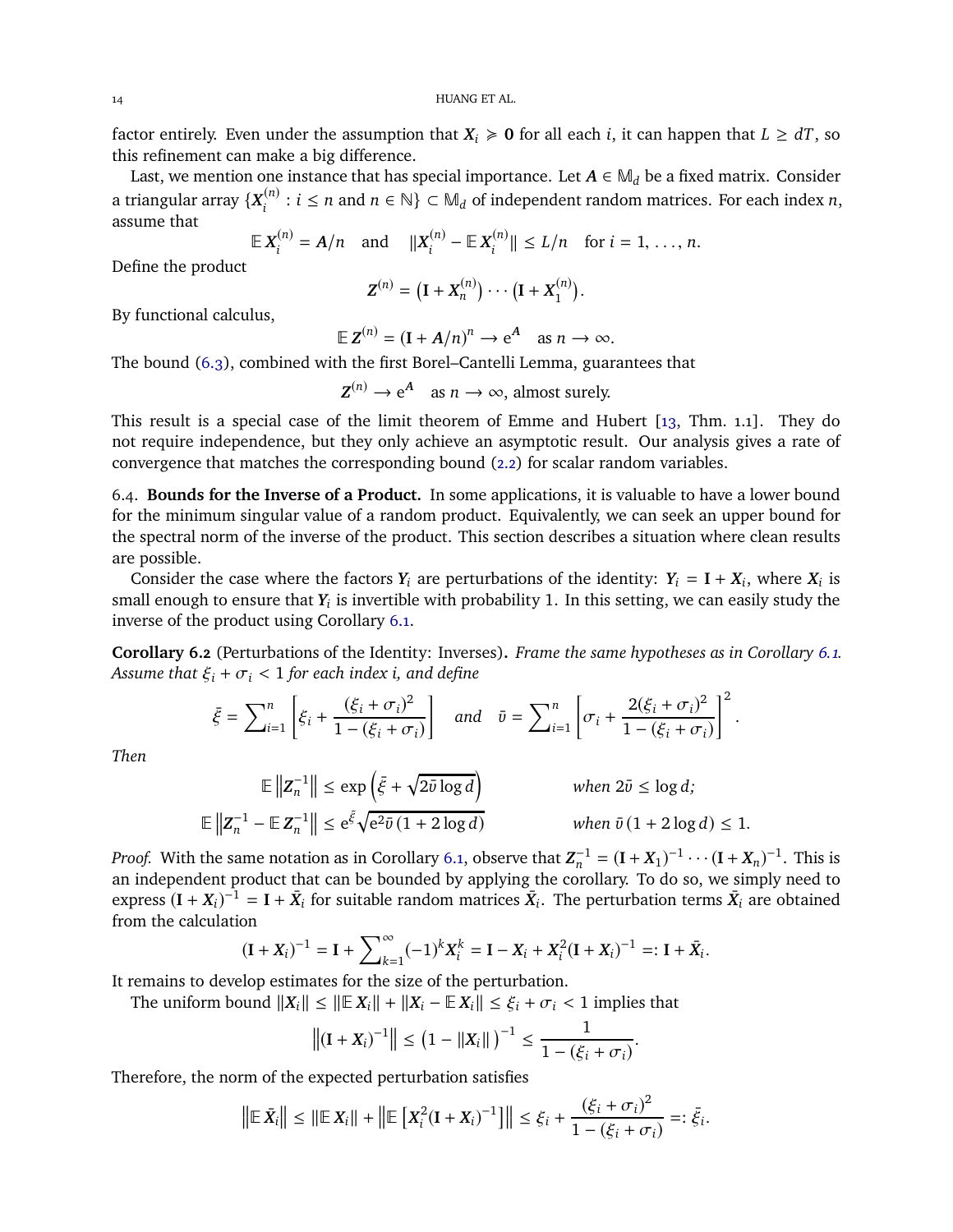The fluctuations of the perturbation satisfy

$$
\left\| \bar{X}_i - \mathbb{E} \, \bar{X}_i \right\| \leq \left\| X_i - \mathbb{E} \, X_i \right\| + 2 \left\| X_i^2 (\mathbf{I} + X_i)^{-1} \right\| \leq \sigma_i + \frac{2(\xi_i + \sigma_i)^2}{1 - (\xi_i + \sigma_i)} =: \bar{\sigma}_i.
$$

<span id="page-14-0"></span>The results follow when we apply Corollary [6.1](#page-12-0) with the random matrices  $\bar{X}_i$  in place of the  $X_i$  $\Box$ 

## 7. Improvements and Extensions

The argument underlying Theorem [5.1](#page-8-0) has several natural extensions. First, we develop sharper results for products of random contractions. In Section [7.2,](#page-15-0) we derive better estimates for a matrix product where the initial term is rectangular. In Section [7.3,](#page-16-0) we document the changes that are necessary in case the factors in the product are not independent but form an adapted sequence. Last, In Section [7.4,](#page-17-0) we explain how to develop a bound on the spectral radius of a product.

7.1. **A Product of Contractions.** Most of our results are designed for products of general random matrices. In some circumstances, the factors in the product are *contractions*, matrices whose singular values are bounded by one. For example, the randomized Kaczmarz algorithm [\[36\]](#page-20-1) can be expressed as the repeated application of random contractions. Other randomized linear fixed-point iterations take a similar form. This section derives sharper estimates for this important setting.

<span id="page-14-1"></span>**Theorem 7.1** (Product of Contractions). *Consider an independent family*  $\{Y_1, \ldots, Y_n\} \subset \mathbb{M}_d$  *of random contractions; that is,*  $||Y_i|| \leq 1$ *. Form the random product*  $Z_n = Y_n \cdots Y_1$ *. Assume that* 

$$
\left\|\mathbb{E}\left|Y_i\right|^2\right\| \leq m_i^2 \leq 1 \quad \text{and} \quad \left\|Y_i - \mathbb{E}\left|Y_i\right|\right\| \leq \sigma_i m_i \quad \text{almost surely for } i = 1, \ldots, n.
$$

*Define*  $M := \prod_{i=1}^n m_i$  and  $v := \sum_{i=1}^n \sigma_i^2$ *i . Then*

<span id="page-14-5"></span><span id="page-14-4"></span><span id="page-14-2"></span>
$$
\mathbb{E} \left\| Z_n \right\| \leq 1 \wedge (\sqrt{d} \cdot M); \tag{7.1}
$$

$$
\mathbb{E} \|Z_n - \mathbb{E} Z_n\| \le \sqrt{dv} \cdot M. \tag{7.2}
$$

*Furthermore, we have the tail bound*

$$
\mathbb{P}\left\{\|Z_n - \mathbb{E}\,Z_n\|\geq t\right\} \leq dM^2 \cdot \mathrm{e}^{-t^2/(2\mathrm{e}v)} \quad \text{when } t^2 \geq 2\mathrm{e}v. \tag{7.3}
$$

To prove this result, we require a lemma that isolates the influence of each factor in the product. This step exploits the uniform bound on the singular values in an essential way.

<span id="page-14-3"></span>**Lemma 7.2** (Random Contractions). *Let*  $Y \in M_d$  *be a random contraction, and let*  $Z \in M_d$  *be a random matrix that is independent from Y. For*  $2 \le q \le p$ *,* 

$$
\| YZ \|_{p,q} \leq \left\| {\mathbb E \,} |Y|^2 \right\|^{1/p} \cdot \|Z\|_{p,q}.
$$

*Proof.* Write out the  $L_q(S_p)$  norm, and introduce matrix absolute values:

$$
\|YZ\|_{p,q}^q = \mathbb{E} \|YZ\|_p^q = \mathbb{E} \left[ \text{tr} (Z^*Y^*YZ)^{p/2} \right]^{q/p} = \mathbb{E} \left[ \text{tr} \left( |Z^*| \cdot |Y|^2 \cdot |Z^*| \right)^{p/2} \right]^{q/p}.
$$

The last relation can be verified using polar factorizations. Apply the Araki–Lieb–Thirring inequality [\[9,](#page-19-23) Thm. IX.2.20] to distribute the power onto the factors in the trace. We obtain

$$
\begin{split} \|\|YZ\|\|_{p,q}^q &\leq \mathbb{E}\left[\mathrm{tr}\left(|Z^*|^{p/2}\cdot|Y|^p\cdot|Z^*|^{p/2}\right)\right]^{q/p} \\ &\leq \mathbb{E}_Z\,\mathbb{E}_Y\left[\mathrm{tr}\left(|Z^*|^{p/2}\cdot|Y|^2\cdot|Z^*|^{p/2}\right)\right]^{q/p} \\ &\leq \mathbb{E}_Z\left[\mathrm{tr}\left(|Z^*|^{p/2}\cdot\left(\mathbb{E}_Y\,|Y|^2\right)\cdot|Z^*|^{p/2}\right)\right]^{q/p} \, . \end{split}
$$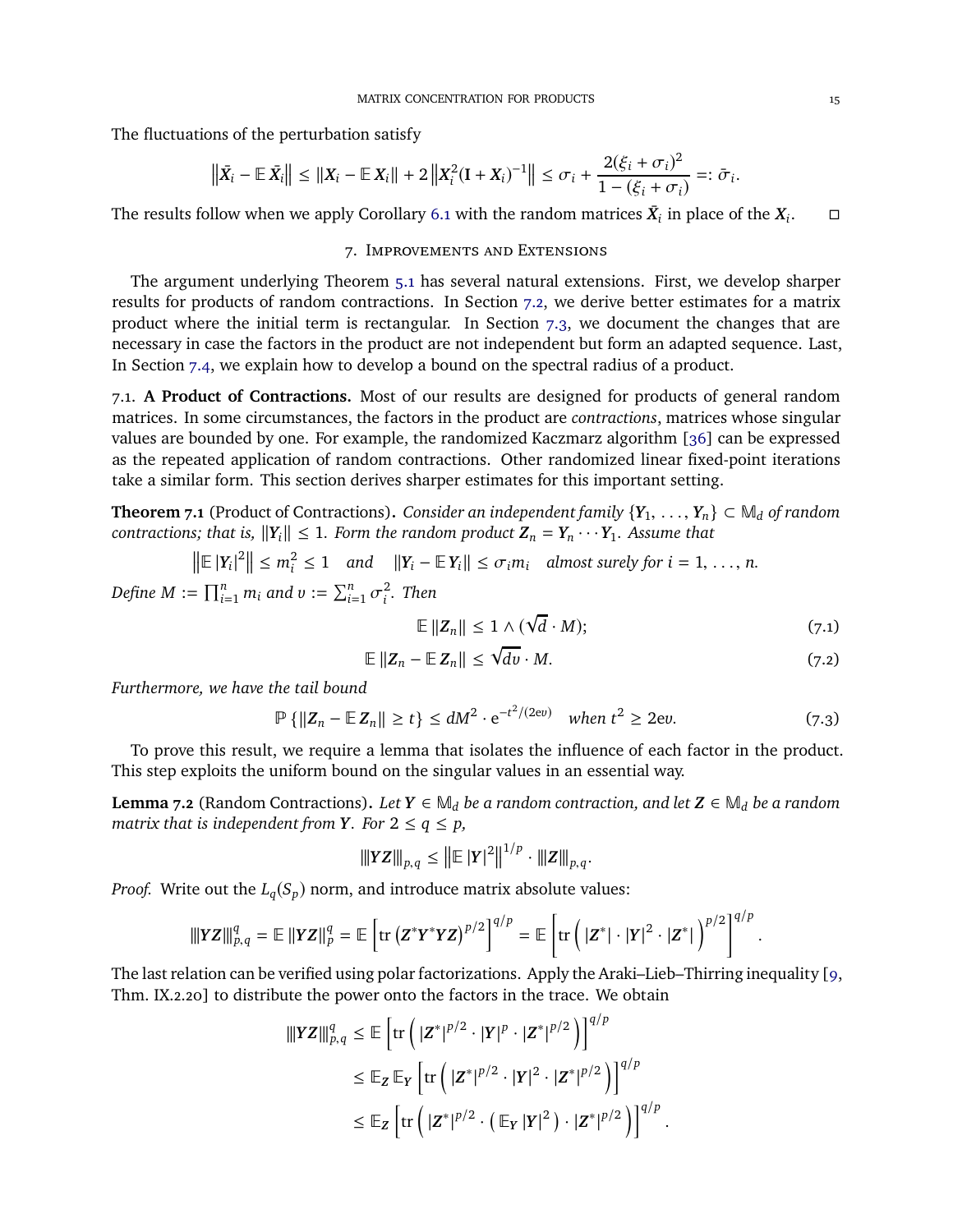16 HUANG ET AL.

The second inequality holds because a contraction satisfies  $|Y|^p \le |Y|^2$  for each  $p \ge 2$ . The third inequality is Jensen's, justified because  $q/p \leq 1$ . Bounding the matrix in the center by its norm,

$$
\| |YZ||_{p,q}^q \leq \left\| \mathbb{E} |Y|^2 \right\|^{q/p} \cdot \mathbb{E} \left[ \mathrm{tr} |Z^*|^p \right]^{q/p} = \left\| \mathbb{E} |Y|^2 \right\|^{q/p} \cdot \| |Z||_{p,q}^q.
$$

This completes the analysis.

With this result at hand, Theorem [7.1](#page-14-1) follows from familiar arguments.

*Proof of Theorem [7.1.](#page-14-1)* Define  $\mathbf{Z}_0 = \mathbf{I}$  and  $\mathbf{Z}_i = Y_i \mathbf{Z}_{i-1}$  for each index  $i = 1, \ldots, n$ . We begin with the proof of [\(7.1\)](#page-14-2). Since each factor is a contraction, it is clear that

$$
\mathbb{E} \left\| \mathbf{Z}_n \right\| \leq \mathbb{E} \left\| \int_{k=1}^n \left\| Y_k \right\| \leq 1.
$$

To obtain a less trivial bound on the expectation, we apply Lemma [7.2](#page-14-3) repeatedly. For  $p \geq 2$ ,

$$
\mathbb{E} \|Z_i\| \le \|Z_i\|_{p,p} \le \prod_{k=1}^i \left\| \mathbb{E} |Y_k|^2 \right\|^{1/p} \cdot \|\mathbf{I}\|_{p,p} \le d^{1/p} \prod_{k=1}^i m_k^{2/p}.
$$
 (7.4)

.

The statement [\(7.1\)](#page-14-2) combines these two observations when we set  $i = n$  and  $p = 2$ .

Let us continue with the proof of  $(7.2)$ , which is analogous to the argument in Theorem  $5.1(5.6)$  $5.1(5.6)$ . First, by expanding the inequality  $\mathbb{E}|Y_i - \mathbb{E}|Y_i|^2 \ge 0$ , we see that  $0 \le |\mathbb{E}|Y_i|^2 \le \mathbb{E}|Y_i|^2$ . As a consequence,

$$
\|\mathbb{E}\,Y_i\|^2 \le \left\|\mathbb{E}\,|Y_i|^2\right\| \le m_i^2
$$

For  $p \geq 2$ , calculate that

$$
\begin{split} \|\mathbf{Z}_{i} - \mathbb{E} \mathbf{Z}_{i} \|_{p,p}^{2} &\leq \|\|(\mathbb{E} \mathbf{Y}_{i})(\mathbf{Z}_{i-1} - \mathbb{E} \mathbf{Z}_{i-1}) \|_{p,p}^{2} + C_{p} \cdot \| |(\mathbf{Y}_{i} - \mathbb{E} \mathbf{Y}_{i}) \mathbf{Z}_{i-1} \|_{p,p}^{2} \\ &\leq m_{i}^{2} \cdot \| \mathbf{Z}_{i-1} - \mathbb{E} \mathbf{Z}_{i-1} \|_{p,p}^{2} + C_{p} \sigma_{i}^{2} m_{i}^{2} \cdot \| \mathbf{Z}_{i-1} \|_{p,p}^{2} \\ &\leq m_{i}^{4/p} \cdot \| \mathbf{Z}_{i-1} - \mathbb{E} \mathbf{Z}_{i-1} \|_{p,p}^{2} + C_{p} \sigma_{i}^{2} \cdot d^{2/p} \prod_{k=1}^{i} m_{k}^{4/p} .\end{split}
$$

The second inequality is Lemma [7.2,](#page-14-3) and the third inequality requires [\(7.4\)](#page-15-1). We have also used the fact that  $m_i^2 \le m_i^{4/p}$  because  $m_i \le 1$ . Unrolling the recursion,

$$
\|Z_n - \mathbb{E} Z_n\|_{p,p}^2 \leq C_p d^{2/p} \left( \prod_{i=1}^n m_i^{4/p} \right) \left( \sum_{i=1}^n \sigma_i^2 \right) = C_p d^{2/p} M^{4/p} v. \tag{7.5}
$$

For  $p = 2$ , this result implies the advertised bound  $(7.2)$ .

Finally, the tail inequality  $(7.3)$  follows from the estimate

$$
\mathbb{P}\left\{\|Z_n - \mathbb{E}\,Z_n\| \ge t\right\} \le \min_{p\ge 2} t^{-p} \cdot \|Z_n - \mathbb{E}\,Z_n\|_{p,p}^p \le (dM^2) \cdot \min_{p\ge 2} \left(\frac{pv}{t^2}\right)^{p/2}
$$

The last inequality follows from [\(7.5\)](#page-15-2) and C<sub>*p*</sub> < *p*. Bound the minimum with the power  $p = t^2/(ev) \ge 2$ to complete the argument.

<span id="page-15-0"></span>7.2. Low-Rank Products. So far, we have focused on the setting where the initial matrix  $Z_0 = I$ . In many applications, we are interested in the action of the random product  $Y_n \cdots Y_1 \in M_d$  on a specific matrix  $Z_0 \in \mathbb{C}^{d \times r}$  with relatively few columns. In this case, the terms that the control the behavior of the product may be significantly smaller. Here is an example of the kinds of results one can achieve.

<span id="page-15-3"></span>**Theorem 7.3** (Growth and Concentration of Low-Rank Products). *Consider a fixed matrix*  $\mathbf{Z}_0 \in \mathbb{C}^{d \times r}$ *and an independent sequence*  ${Y_1, \ldots, Y_n} \subset M_d$  *of random matrices. Form the product*  $Z_n = Y_n \cdots Y_1 Z_0$ *. Assume that*

$$
\|\mathbb{E} \, Y_i\| \leq m_i \quad \text{and} \quad \sup_{\boldsymbol{P} \in \mathcal{P}_r} \left( \mathbb{E} \left\| (Y_i - \mathbb{E} \, Y_i) \boldsymbol{P} \right\|^2 \right)^{1/2} \leq \sigma_i m_i \quad \text{for } i = 1, \ldots, n,
$$

<span id="page-15-1"></span>

<span id="page-15-2"></span>.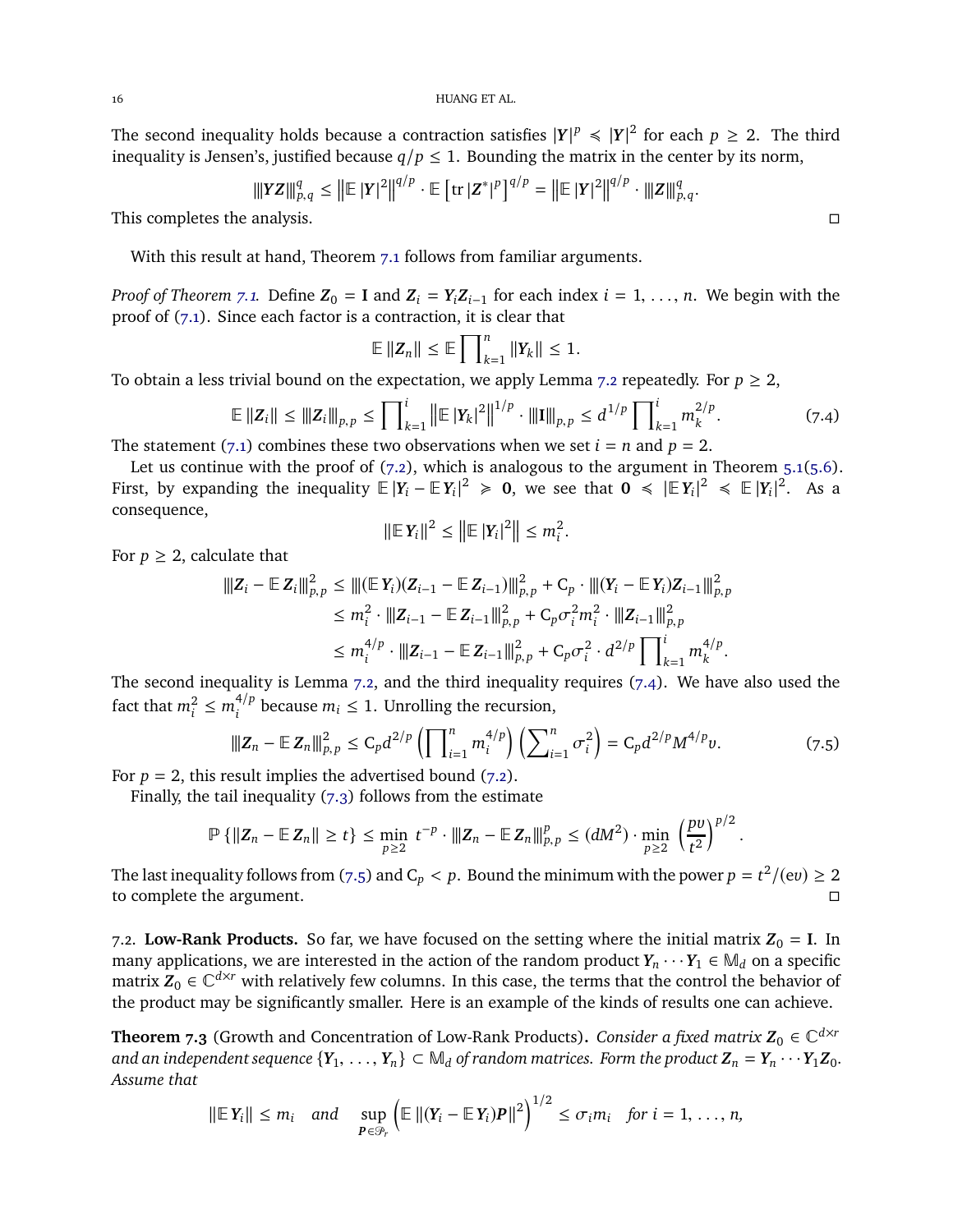*where*  $\mathcal{P}_r \subset \mathbb{M}_d$  *is the set of rank-r orthogonal projectors. Define*  $M = \prod_{i=1}^n m_i$  *and*  $v = \sum_{i=1}^n \sigma_i^2$ *i . For each*  $p \geq 2$ ,

$$
\mathbb{E} \left\| \mathbf{Z}_n \right\| \leq e^{C_p v/2} \cdot \left\| \mathbf{Z}_0 \right\|_p \cdot M.
$$
  

$$
\mathbb{E} \left\| \mathbf{Z}_n - \mathbb{E} \mathbf{Z}_n \right\| \leq \left( e^{C_p v} - 1 \right)^{1/2} \cdot \left\| \mathbf{Z}_0 \right\|_p \cdot M.
$$

*Proof.* Define  $Z_i = Y_i Z_{i-1}$  for each index *i*. Since  $Z_0 \in \mathbb{C}^{d \times r}$ , the rank of each matrix  $Z_i$  is at most *r*. Thus, we can write  $Z_i = P_i Z_i$ , where  $P_i$  is a rank-*r* orthogonal projector that only depends on  $Y_i, \ldots, Y_1$  and  $Z_0$ . As a consequence,

$$
\begin{aligned}\n\| (\mathbf{Y}_i - \mathbb{E} \mathbf{Y}_i) \mathbf{Z}_{i-1} \|_{p,2} &= \| (\mathbf{Y}_i - \mathbb{E} \mathbf{Y}_i) \mathbf{P}_{i-1} \mathbf{Z}_{i-1} \|_{p,2} \\
&\leq \left( \mathbb{E} \left[ \| (\mathbf{Y}_i - \mathbb{E} \mathbf{Y}_i) \mathbf{P}_{i-1} \|^2 \cdot \| \mathbf{Z}_{i-1} \|_p^2 \right] \right)^{1/2} \\
&\leq \sup_{\mathbf{P} \in \mathcal{P}_r} \left( \mathbb{E} \left[ \| (\mathbf{Y}_i - \mathbb{E} \mathbf{Y}_i) \mathbf{P} \|^2 \right)^{1/2} \cdot \left( \mathbb{E} \left[ \|\mathbf{Z}_{i-1}\|_p^2 \right] \right)^{1/2} \leq \sigma_i m_i \cdot \| \|\mathbf{Z}_{i-1} \|_{p,2}\n\end{aligned}
$$

We have used the fact that  $Y_i$  is independent from  $P_{i-1}$  and from  $Z_{i-1}$  to pass to the last line.

The rest of the proof runs along the same lines as the argument in Theorem [5.1,](#page-8-0) using the last display in place of the bound  $(5.3)$ .

Let us offer a simple example to illustrate why Theorem [7.3](#page-15-3) can produce better outcomes than Theorem [5.1.](#page-8-0) Consider a random matrix  $X \in M_d$  with the distribution  $\mathbb{P}\{X = e_j e_j^*\} = d^{-1}$  for each *j* = 1, ..., *d*. As usual,  $\mathbf{e}_j \in \mathbb{C}^d$  is the *j*th standard basis vector. Construct the random matrix  $Y = I + \varepsilon X$ , where  $\varepsilon$  is a Rademacher random variable that is independent from *X*. Clearly,  $E Y = I$ . For any rank-*r* orthogonal projector *P*,

$$
\mathbb{E} ||(Y - \mathbb{E} Y)P||^2 = \mathbb{E} ||PX^*XP|| = \frac{1}{d} \sum_{i=1}^d tr[Pe_i e_i^*P] = \frac{1}{d} tr P = \frac{r}{d}.
$$

Therefore,

$$
\sup_{\mathbf{P}\in\mathcal{P}_r}\left(\mathbb{E}\left\|(Y-\mathbb{E}\,Y)\mathbf{P}\right\|^2\right)^{1/2}=\sqrt{r/d}\leq 1.
$$

By contrast,  $\mathbb{E} ||Y - \mathbb{E}Y||^2 = \mathbb{E} ||X||^2 = 1$ . When  $r \ll d$ , this bound offers a significant improvement. instead of the ambient dimension *d*.

<span id="page-16-0"></span>7.3. **Adapted Sequences.** We can easily generalize our results on a product of independent random matrices to a product of adapted random matrices. This kind of extension is valuable for studying iterative algorithms where the choices made by the algorithm at a given step depend on the history of the iteration.

Let  $(\Omega, \mathcal{F}, \mathbb{P})$  be a probability space, and let  $\mathcal{F}_1 \subset \mathcal{F}_2 \subset \cdots \subset \mathcal{F}_n \subset \mathcal{F}$  be a filtration. For each index  $i = 1, \ldots, n$ , we write  $\mathbb{E}_i$  for the expectation conditioned on the  $\sigma$ -algebra  $\mathcal{F}_i$ . The operator  $\mathbb{E}_0 := \mathbb{E}$  is the unconditional expectation.

We consider an adapted sequence  $\{Y_1, \ldots, Y_n\} \subset M_d$  of random matrices; that is, each  $Y_i$  is measurable with respect to  $\mathcal{F}_i$ . The next result provides information about the growth and concentration properties of the product  $Z_n = Y_n \cdots Y_1$ . Note that the natural concentration result compares  $Z_n$  with a product of conditional expectations, rather than the expectation of the product.

**Theorem** 7.4 (Products of Adapted Random Matrices). *Consider a fixed matrix*  $Z_0 \in M_d$  *and an adapted sequence*  ${Y_1, \ldots, Y_n} \subset M_d$  *of random matrices. Form the products* 

$$
\mathbf{Z}_n = \mathbf{Y}_n \cdots \mathbf{Y}_1 \mathbf{Z}_0 \quad and \quad \mathbf{F}_n = (\mathbb{E}_{n-1} \mathbf{Y}_n) \cdots (\mathbb{E}_1 \mathbf{Y}_2) (\mathbb{E}_0 \mathbf{Y}_1) \mathbf{Z}_0.
$$

*Assume that*

 $\|\mathbb{E}_{i-1} Y_i\|$  ≤  $m_i$  *and*  $\|Y_i - \mathbb{E}_{i-1} Y_i\|$  ≤  $\sigma_i m_i$  *almost surely for*  $i = 1, ..., n$ *.* 

.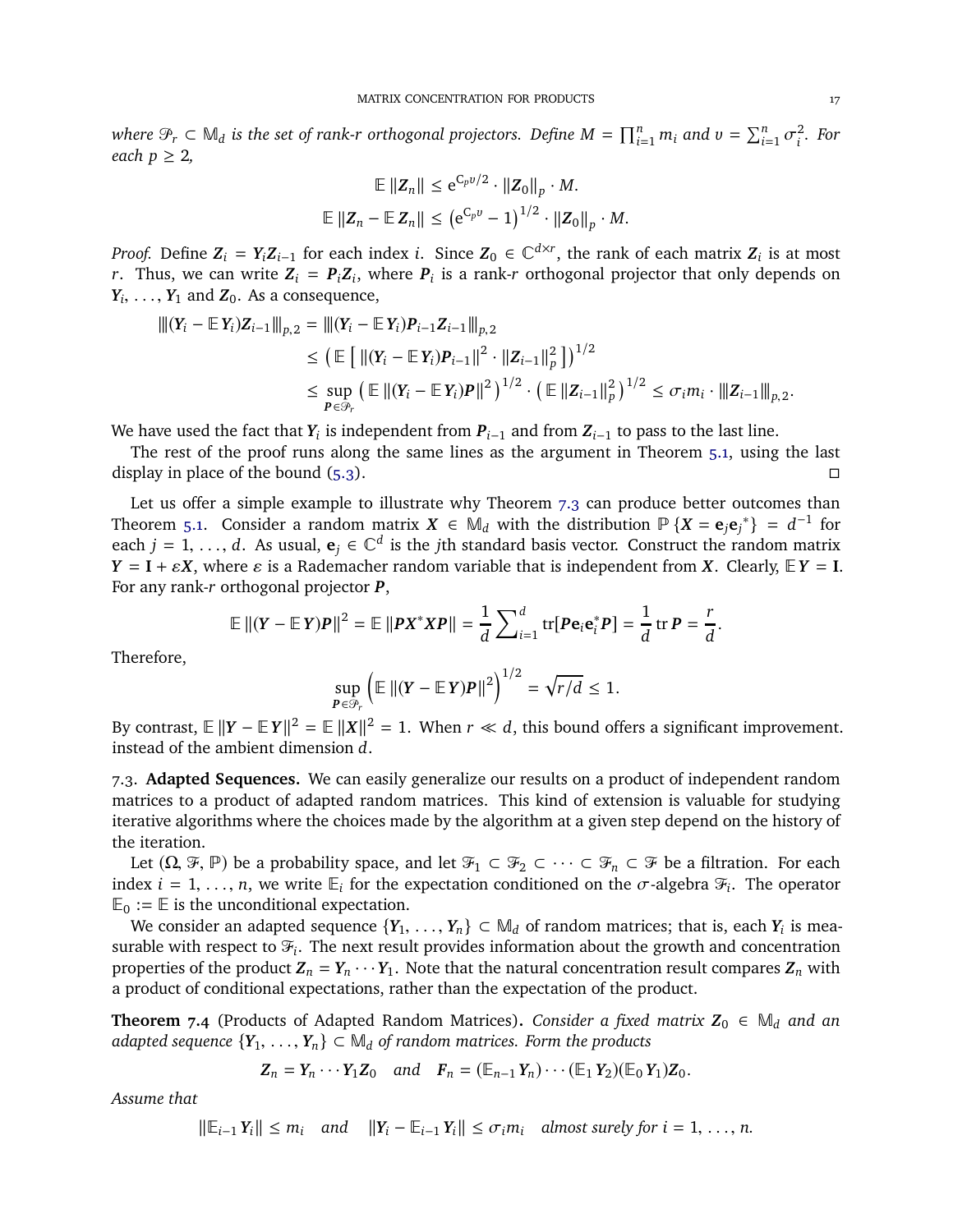*Define*  $M = \prod_{i=1}^{n} m_i$  *and*  $v = \sum_{i=1}^{n} \sigma_i^2$ *i . For* <sup>2</sup> <sup>≤</sup> *<sup>q</sup>* <sup>≤</sup> *<sup>p</sup>, the random product <sup>Z</sup><sup>n</sup> satisfies the growth and concentration bounds*

<span id="page-17-2"></span><span id="page-17-1"></span>
$$
\|Z_n\|_{p,q} \le e^{C_p v/2} \|Z_0\|_p \cdot M; \tag{7.6}
$$

$$
\|Z_n - F_n\|_{p,q} \le (e^{C_p v} - 1)^{1/2} \|Z_0\|_p \cdot M. \tag{7.7}
$$

*Proof.* Recursively construct the products

$$
Z_i = Y_i Z_{i-1}
$$
 and  $F_i = (\mathbb{E}_{i-1} Y_i) Z_{i-1}$  for  $i = 1, ..., n$ .

To bound the growth of  $Z_i$  and the concentration of  $Z_i - F_i$ , we simply need to update the argument from Theorem [5.1.](#page-8-0)

To obtain [\(7.6\)](#page-17-1), decompose

$$
Z_i = (\mathbb{E}_{i-1} Y_i) Z_{i-1} + (Y_i - \mathbb{E}_{i-1} Y_i) Z_{i-1}.
$$

Since  $\mathbb{E}_{i-1} Y_i$  and  $Z_{i-1}$  are both measurable with respect to  $\mathcal{F}_{i-1}$  and  $\mathbb{E}_{i-1}(Y_i - \mathbb{E}_{i-1} Y_i) = \mathbf{0}$ , the obvious variant of Proposition [4.3](#page-6-0) implies that

$$
\begin{aligned} |||Z_i||_{p,q}^2 &\leq |||(\mathbb{E}_{i-1}Y_i)Z_{i-1}||_{p,q}^2 + C_p |||(Y_i - \mathbb{E}_{i-1}Y_i)Z_{i-1}||_{p,q}^2\\ &\leq m_i^2 |||Z_{i-1}||_{p,q} + C_p m_i^2 \sigma_i^2 |||Z_{i-1}||_{p,q}^2. \end{aligned}
$$

The second inequality follows from  $(4.1)$ . This is the same recurrence we obtain in the proof of Theorem [5.1,](#page-8-0) relation [\(5.5\)](#page-8-2). The rest of the argument is the same.

To obtain [\(7.7\)](#page-17-2), decompose

$$
Z_i - F_i = Y_i Z_{i-1} - (\mathbb{E}_{i-1} Y_i) F_{i-1} = (\mathbb{E}_{i-1} Y_i) (Z_{i-1} - F_{i-1}) + (Y_i - \mathbb{E}_{i-1} Y_i) Z_{i-1}.
$$

As before, Proposition [4.3](#page-6-0) implies that

$$
\|Z_i - F_i\|_{p,q}^2 \le \|(\mathbb{E}_{i-1} Y_i)(Z_{i-1} - F_{i-1})\|_{p,q}^2 + C_p \| (Y_i - \mathbb{E}_{i-1} Y_i)Z_{i-1}\|_{p,q}^2
$$
  

$$
\le m_i^2 \|Z_{i-1} - F_{i-1}\|_{p,q} + C_p m_i^2 \sigma_i^2 \|Z_{i-1}\|_{p,q}^2.
$$

This is the same recurrence that arose when we established Theorem [5.1,](#page-8-0) relation [\(5.6\)](#page-8-4). The balance of the argument is identical.

<span id="page-17-0"></span>7.4. **The Spectral Radius.** Products of matrices are closely related to the evolution of discrete-time linear dynamical systems. In this context, it may be more natural to study the *spectral radius* of the matrix product, rather than its spectral norm. Bounds for the spectral radius follow as corollary of our work, owing to the following classical fact.

<span id="page-17-3"></span>**Fact 7.5** (Schur). Let  $M \in \mathbb{M}_d$  be a square matrix. The spectral radius  $\rho(M)$  is defined as the maximum *absolute value of an eigenvalue of M. It satisfies the variational principle*

$$
\varrho(M) = \inf_{S \in \mathbb{M}_d} \left\| S^{-1}MS \right\|.
$$

*The infimum takes place over all invertible matrices S. In particular*  $\varrho(M) \leq ||M||$ *.* 

Let us give an indication of the kinds of results that are possible.

**Corollary 7.6** (Expectation Bounds for the Spectral Radius). *Consider an independent sequence*  $\{Y_1, \ldots, Y_n\} \subset$  $\mathbb{M}_d$  *of random matrices, and form the product*  $\mathbb{Z}_n = Y_n \cdots Y_1$ *. Let* **S** ∈  $\mathbb{M}_d$  *be a fixed invertible matrix, and assume that*

$$
\left\|\mathbf{S}^{-1}(\mathbb{E}\,\mathbf{Y}_i)\mathbf{S}\right\| \leq m_i \quad \text{and} \quad \left(\mathbb{E}\left\|\mathbf{S}^{-1}(\mathbf{Y}_i-\mathbb{E}\,\mathbf{Y}_i)\mathbf{S}\right\|^2\right)^{1/2} \leq \sigma_i m_i \quad \text{for } i=1,\ldots,n.
$$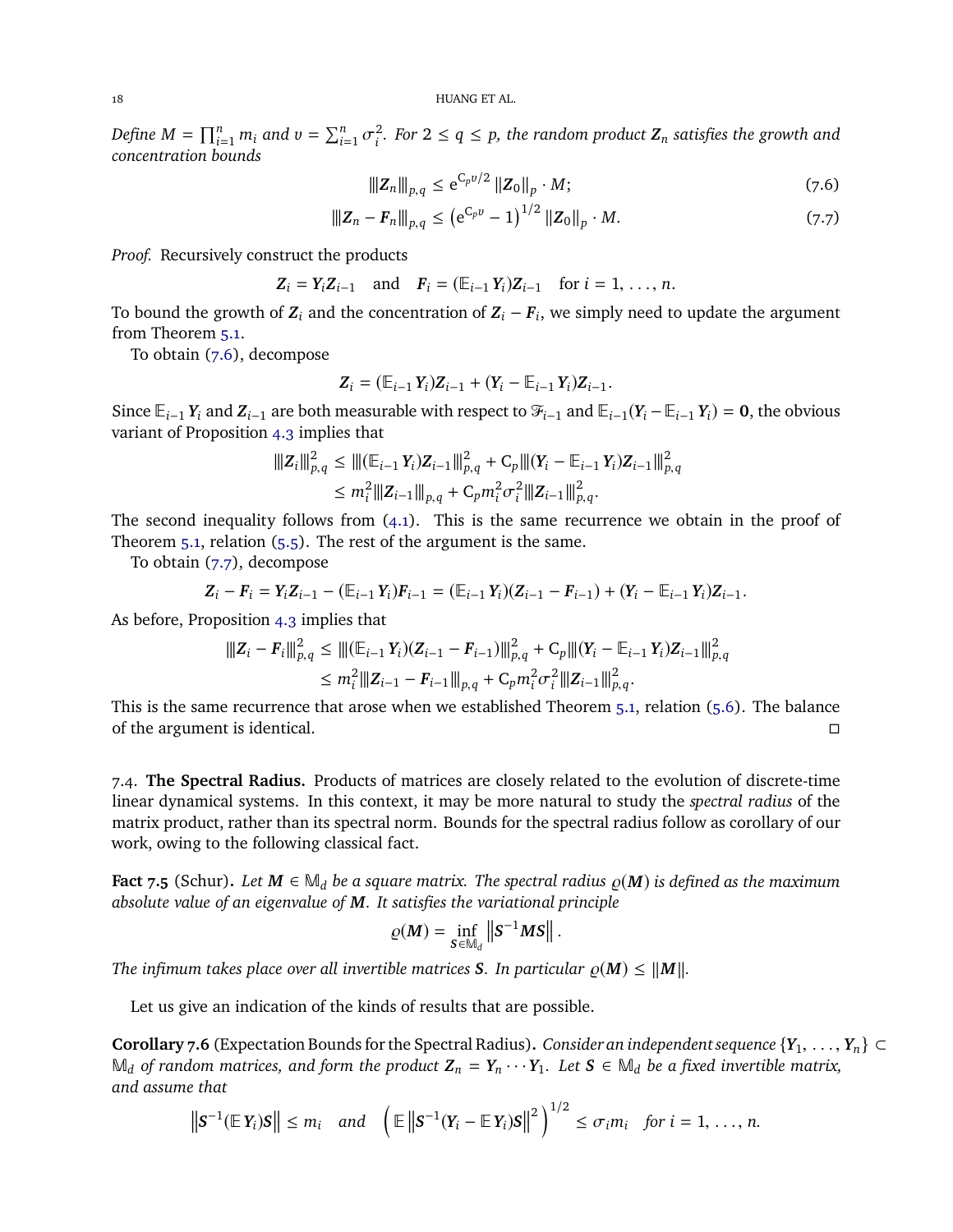*Let*  $M = \prod_{i=1}^{n} m_i$  *and*  $v = \sum_{i=1}^{n} \sigma_i^2$ *i . Then*  $\mathbb{E} \varrho(\mathbf{Z}_n) \leq \exp \left( \sqrt{2v(2v \vee \log d)} \right) \cdot M.$ 

*Proof.* Combine Corollary [5.4](#page-10-0) and Fact [7.5.](#page-17-3)

7.5. **Prospects.** We have developed a collection of nonasymptotic bounds for products of random matrices. These results hold under simple and easily verifiable conditions, and they give accurate predictions about the behavior of some particular instances (e.g., products of iid random perturbations of the identity). The proofs are based on foundational results about the geometry of the Schatten classes, and they can easily be adapted to treat variants of the problems under consideration.

A disappointing feature of our results is that they do not account for interactions between the matrix factors. For example, when  $Y_i = I + X_i/n$  for bounded, independent matrix perturbations  $X_i$ , we have shown that

$$
\log \mathbb{E} \|Y_n \cdots Y_1\| \leq \frac{1}{n} \sum_{i=1}^n \| \mathbb{E} X_i \| + O\left(\sqrt{\frac{\log d}{n}}\right).
$$

However, when the matrices  $X_i$  commute almost surely, it is easy to show the sharper bound

$$
\log \mathbb{E} \|Y_n \cdots Y_1\| \leq \frac{1}{n} \left\| \sum_{i=1}^n \mathbb{E} \, X_i \right\| + O\left(\sqrt{\frac{\log d}{n}}\right)
$$

.

The results of Emme and Hubert [\[13\]](#page-19-3) establish that  $\lim_{n\to\infty} \log \mathbb{E} ||Y_n \cdots Y_1|| = \lim_{n\to\infty} \left\| \sum_{i=1}^n \mathbb{E} |X_i| \right\| / n$ . It therefore seems reasonable to conjecture that a refined bound of the latter type exists in more generality. The growth bounds discussed in Remark 5.2 imply a statement of the form

$$
\log \mathbb{E} \|Y_n \cdots Y_1\| \leq \log \frac{1}{n} \left\| \prod_{i=1}^n \mathbb{E} X_i \right\| + \text{error},
$$

but the error term is not sharp. This type of bound would echo Tropp's improvements [\[39\]](#page-20-4) to the Ahlswede–Winter results [\[1\]](#page-19-1) for a sum of independent random matrices. At present, it is not clear whether this refinement is possible, nor what technical arguments would lead there.

# Appendix A. Supplementary Proofs

This appendix collects a few additional arguments. First, we establish the sharp form of the result on subquadratic averages, Proposition [4.3,](#page-6-0) using an elementary method.

<span id="page-18-0"></span>**Lemma A.1** (Sharp Subquadratic Averages)**.** *Let X*, *Y be random matrices of the same size that satisfy*  $\mathbb{E}[Y|X] = 0$ *. When*  $2 \le q \le p$ *,* 

$$
\|X+Y\|_{p,q}^2 \le \|X\|_{p,q}^2 + C_p \|Y\|_{p,q}^2,
$$

*where the optimal constant*  $C_p := p - 1$ *.* 

*Proof.* Fix a natural number *n*, and set  $Z = n^{-1}Y$ . Inequality [\(4.4\)](#page-6-2) states that

$$
D_1 := ||X + Z||_{p,q}^2 - ||X||_{p,q}^2 - 2C_p ||Z||_{p,q}^2 \leq 0.
$$

For a parameter  $2 \leq k \leq n$ , Corollary [4.2](#page-5-2) and Lyapunov's inequality imply that

$$
\|X + kZ\|_{p,q}^2 + \|X + (k-2)Z\|_{p,q}^2 \le 2\|X + (k-1)Z\|_{p,q}^2 + 2C_p\|Z\|_{p,q}^2.
$$

Rearranging the last display, we see that

$$
D_k := ||X + kZ||_{p,q}^2 - ||X + (k-1)Z||_{p,q}^2 - 2C_p k||Z||_{p,q}^2
$$
  
\n
$$
\le ||X + (k-1)Z||_{p,q}^2 - ||X + (k-2)Z||_{p,q}^2 - 2C_p(k-1)||Z||_{p,q}^2 = D_{k-1}.
$$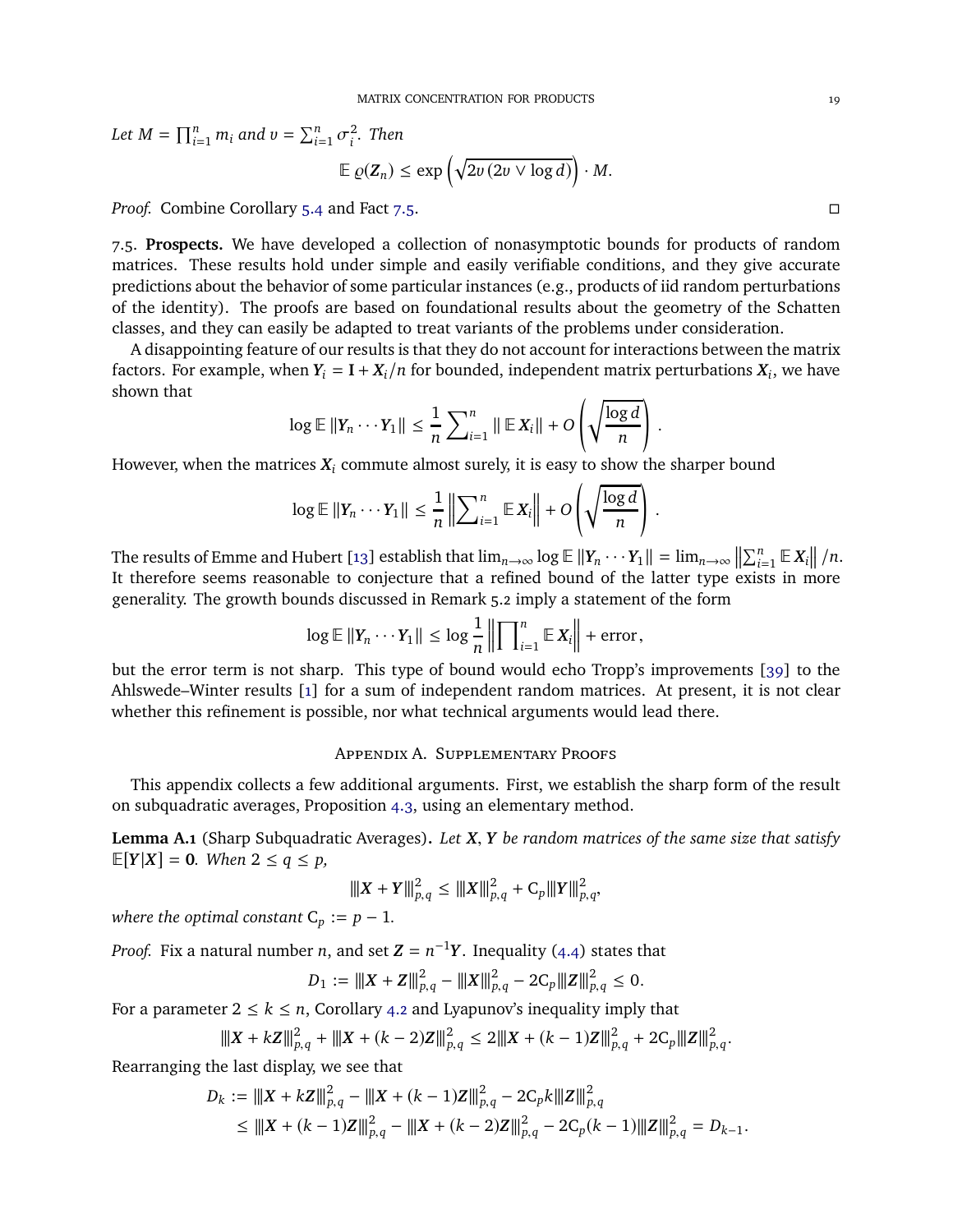In particular,  $D_k \leq D_1 \leq 0$ . Using a telescoping sum,

$$
\begin{aligned} \|\|X+Y\|^2_{p,q} - \|\|X\|^2_{p,q} &= \sum_{k=1}^n \left( \|X+kZ\|^2_{p,q} - \|X+(k-1)Z\|^2_{p,q} \right) \\ &= \sum_{k=1}^n \left( D_k + 2C_p k \|Z\|^2_{p,q} \right) \le \sum_{k=1}^n 2C_p k \|Z\|^2_{p,q} = C_p \frac{n+1}{n} \|Y\|^2_{p,q}. \end{aligned}
$$

Take the limit as  $n \to \infty$  to arrive at the stated result.

Second, we present a basic numerical inequality for weighted sums of exponentials.

<span id="page-19-22"></span>**Lemma A.2.** *Let*  $a_1, a_2, \ldots, a_n$  *be a sequence of real numbers. Then* 

$$
\sum_{i=1}^n a_i \exp\left(\sum_{k=1}^{i-1} a_k\right) \le \exp\left(\sum_{i=1}^n a_i\right) - 1.
$$

*Proof.* The elementary inequality  $a \le e^a - 1$ , valid for  $a \in \mathbb{R}$ , implies that

$$
a_i \exp\left(\sum\nolimits_{k=1}^{i-1} a_k\right) \le \exp\left(\sum\nolimits_{k=1}^{i} a_k\right) - \exp\left(\sum\nolimits_{k=1}^{i-1} a_k\right).
$$

Sum the displayed equation over  $i = 1, \ldots, n$  to verify the claim.

### **REFERENCES**

- <span id="page-19-1"></span>[1] R. Ahlswede and A. Winter. Strong converse for identification via quantum channels. *IEEE Trans. Inform. Theory*, 48(3):569–579, 2002.
- <span id="page-19-9"></span><span id="page-19-5"></span>[2] W. Albar, M. Junge, and M. Zhao. Noncommutative versions of the arithmetic-geometric mean inequality, 2017, 1703.00546.
- [3] J. M. Altschuler and P. A. Parrilo. Lyapunov exponent of rank one matrices: Ergodic formula and inapproximability of the optimal distribution, 2019, 1905.07531.
- <span id="page-19-13"></span>[4] Z. Bai and J. W. Silverstein. *Spectral analysis of large dimensional random matrices*. Springer Series in Statistics. Springer, New York, second edition, 2010.
- <span id="page-19-19"></span><span id="page-19-16"></span>[5] K. Ball, E. A. Carlen, and E. H. Lieb. Sharp uniform convexity and smoothness inequalities for trace norms. *Inventiones mathematicae*, 115(1):463–482, 1994.
- <span id="page-19-12"></span>[6] W. Beckner. Inequalities in Fourier analysis. *Ann. of Math. (2)*, 102(1):159–182, 1975.
- <span id="page-19-2"></span>[7] Y. Benoist and J.-F. Quint. *Random walks on reductive groups*, volume 62. Springer, Cham, 2016.
- <span id="page-19-23"></span>[8] M. A. Berger. Central limit theorem for products of random matrices. *Trans. Amer. Math. Soc.*, 285(2):777–803, 1984.
- <span id="page-19-18"></span>[9] R. Bhatia. *Matrix analysis*, volume 169 of *Graduate Texts in Mathematics*. Springer-Verlag, New York, 1997.
- <span id="page-19-21"></span>[10] A. Bonami. étude des coefficients de fourier des fonctions de *l<sup>p</sup>*(*g*). *Ann. Inst. Fourier (Grenoble)*, 20(2):335-402, 1970.
- [11] Collectif. Sharp inequalities for martingales and stochastic integrals. In *Colloque Paul Lévy sur les processus stochastiques*, number 157-158 in Astérisque, pages 75–94. Société mathématique de France, 1988.
- <span id="page-19-15"></span>[12] S. Dartois and P. J. Forrester. Schwinger-dyson and loop equations for a product of square ginibre random matrices. *Journal of Physics A: Mathematical and Theoretical*, 2020.
- <span id="page-19-11"></span><span id="page-19-3"></span>[13] J. Emme and P. Hubert. Limit laws for random matrix products, Dec 2017, 1712.03698.
- [14] A. Furman. Random walks on groups and random transformations. In *Handbook of dynamical systems, Vol. 1A*, pages 931–1014. North-Holland, Amsterdam, 2002.
- <span id="page-19-17"></span><span id="page-19-8"></span>[15] H. Furstenberg and H. Kesten. Products of random matrices. *Ann. Math. Statist.*, 31:457–469, 1960.
- <span id="page-19-6"></span>[16] L. Gross. Existence and uniqueness of physical ground states. *J. Functional Analysis*, 10:52–109, 1972.
- [17] M. Gürbüzbalaban, A. Ozdaglar, and P. Parrilo. Why random reshuffling beats stochastic gradient descent. *Mathematical Programming*, pages 1–36, 2019.
- <span id="page-19-7"></span>[18] B. Hanin and M. Nica. Products of many large random matrices and gradients in deep neural networks. *Communications in Mathematical Physics*, pages 1–36, 2019.
- <span id="page-19-4"></span><span id="page-19-0"></span>[19] A. Henriksen and R. Ward. Concentration inequalities for random matrix products, Jul 2019, 1907.05833.
- [20] A. Israel, F. Krahmer, and R. Ward. An arithmetic-geometric mean inequality for products of three matrices. *Linear Algebra Appl.*, 488:1–12, 2016.
- <span id="page-19-20"></span><span id="page-19-14"></span>[21] M. Kieburg. Products of Complex Rectangular and Hermitian Random Matrices, Aug 2019, 1908.09408.
- [22] M. Ledoux and M. Talagrand. *Probability in Banach spaces*. Classics in Mathematics. Springer-Verlag, Berlin, 2011. Isoperimetry and processes, Reprint of the 1991 edition.
- <span id="page-19-10"></span>[23] F. Ledrappier. Some asymptotic properties of random walks on free groups. In *Topics in probability and Lie groups: boundary theory*, volume 28, pages 117–152. Amer. Math. Soc., Providence, RI, 2001.